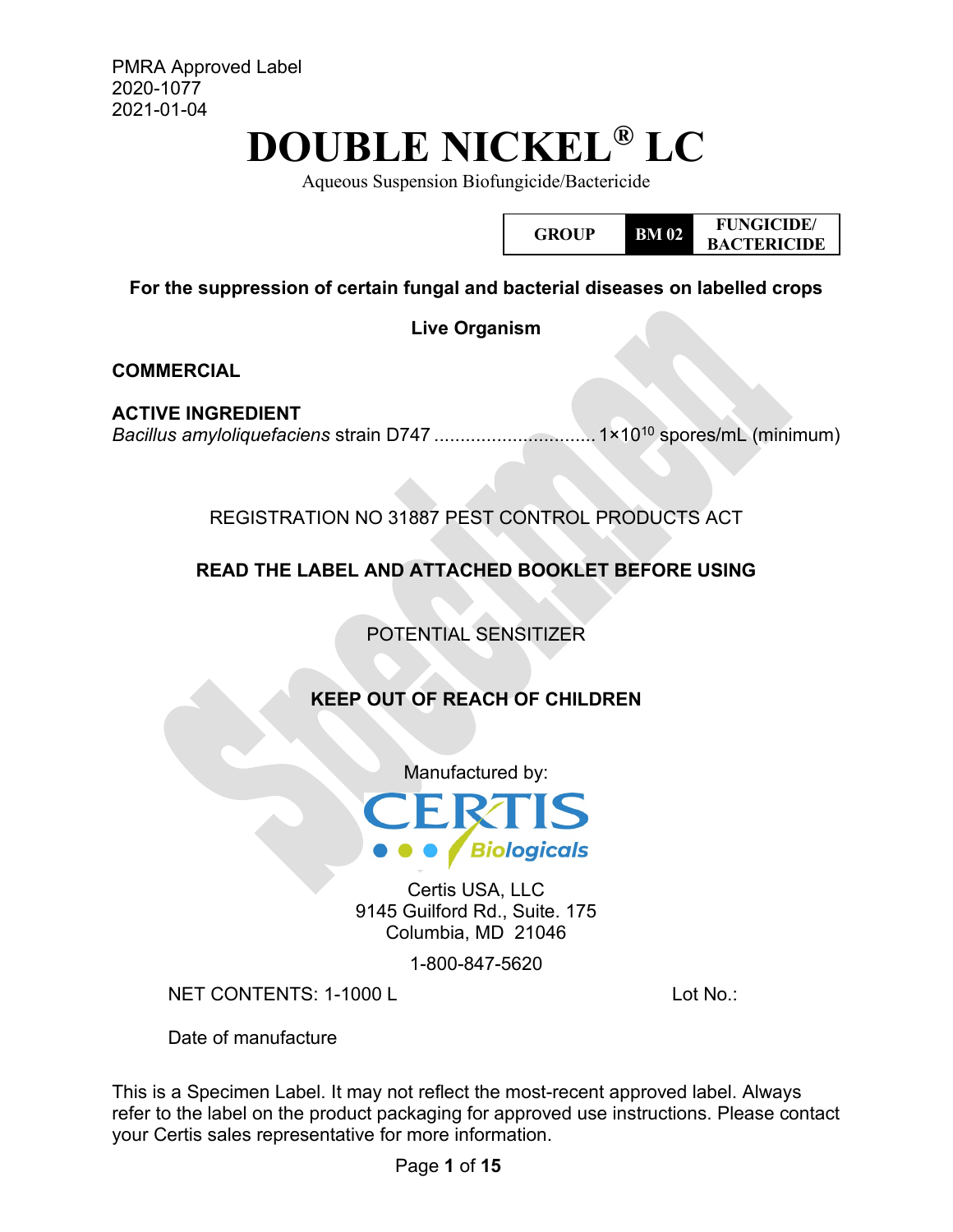## **GENERAL INFORMATION**

DOUBLE NICKEL® LC is a broad-spectrum preventative biopesticide for suppression or partial suppression of fungal and bacterial diseases. The active ingredient is a beneficial bacterium, *Bacillus amyloliquefaciens* strain D747, which colonizes plant surfaces preventing establishment of disease-causing fungi and bacteria.

DOUBLE NICKEL® LC can be applied alone or in rotation with chemical fungicides as a tool for integrated disease management in agricultural crops. DOUBLE NICKEL® LC offers a valuable tool for management of resistance to chemical fungicides through its multiple and unique modes of action.

DOUBLE NICKEL® LC can be applied up to and including the day of harvest.

DOUBLE NICKEL® LC is most beneficial when applied in alternation with other fungicides that are registered for the specific use/pathogen or in a tank mix program with labeled fungicides as part of a disease management program. Mix only with fungicides having label instructions that do not prohibit such mixtures. The use of DOUBLE NICKEL® LC in combination with other fungicides will help delay resistance to these fungicides.

## **DIRECTIONS FOR USE**

GENERAL: As this product is not registered for the control of pests in aquatic systems, DO NOT use to control aquatic pests.

DO NOT contaminate irrigation or drinking water supplies or aquatic habitats by cleaning of equipment or disposal of wastes.

DO NOT allow effluent or runoff from greenhouses containing this product to enter lakes, streams, ponds or other waters.

DO NOT apply by air.

## **MIXING AND HANDLING INSTRUCTIONS**

Mix the required amount of DOUBLE NICKEL® LC in water with sufficient agitation to maintain a uniform suspension in the spray or mixing tank. Tank should be cleaned prior to use. Do not use highly alkaline or highly acidic water to mix sprays. Use a buffering agent if necessary to maintain neutrality (pH 6 to 8) of water in the tank. Maintain agitation during application. Apply immediately after mixing; do not allow spray mix to stand overnight.

#### **APPLICATION METHODS**

*Ground:* DOUBLE NICKEL® LC can be applied in most commonly-used ground application equipment, such as (but not limited to): tractor-mounted boom, airblast, high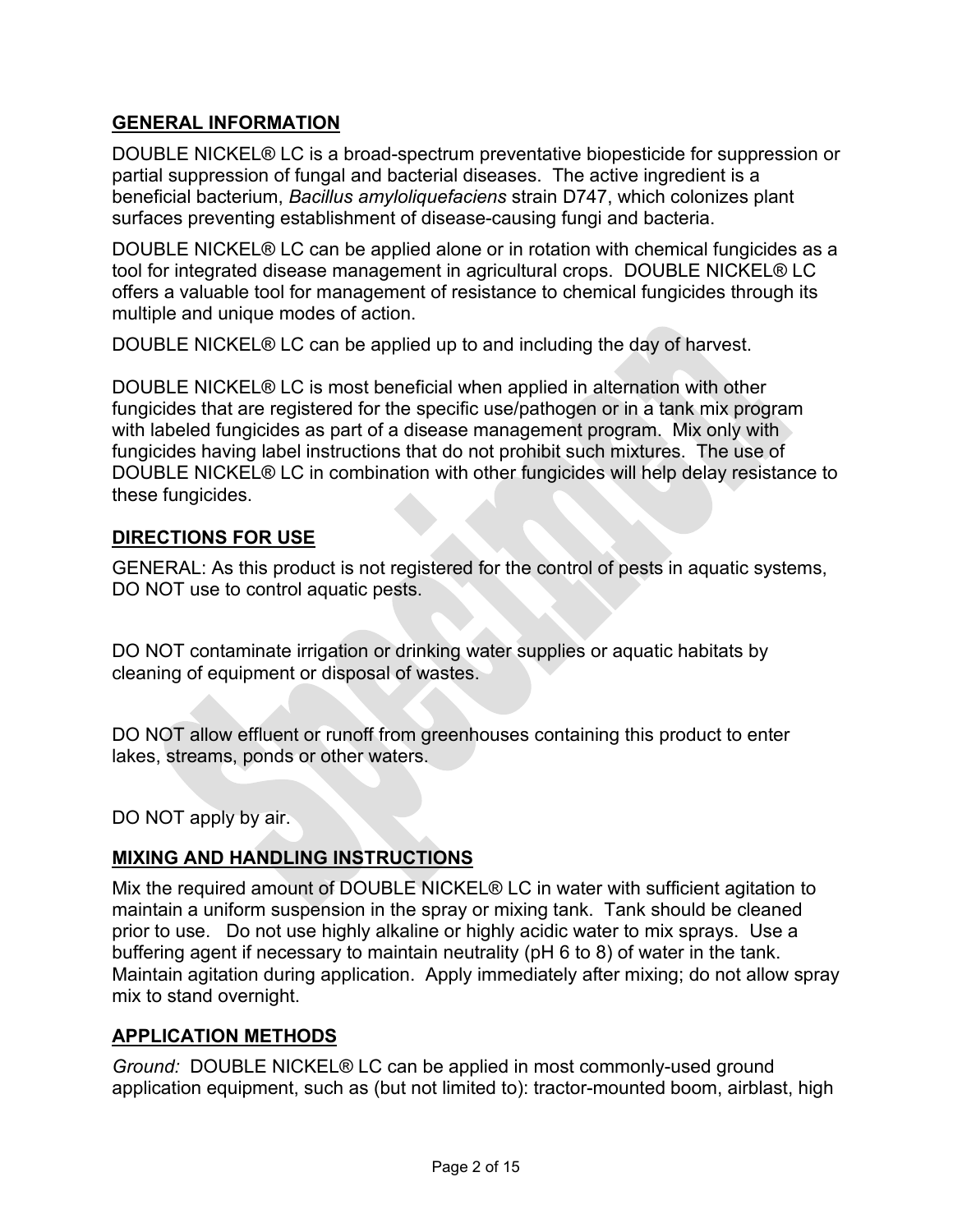clearance, hose-end, backpack, and other pressurized sprayers; hose-end or hand-held sprayers; water wheel and other drench applicators.

*Chemigation:* DOUBLE NICKEL® LC can be applied through drip (trickle) and sprinkler type irrigation equipment. DO NOT apply this product through any other type of irrigation system. Refer to the section entitled "Chemigation Instructions" for detailed instructions.

#### **For agricultural crops grown outdoors or in greenhouses/indoors, shadehouses, or other covered structures as indicated in the Use Directions table, below.**

| <b>Crops</b>     | <b>Diseases/Pathogens</b><br><b>Suppressed</b>                              | <b>Application Rate</b>               | <b>Additional Information</b>                                                                                                                                                                                                                                                                                                                                                                                                                                  |
|------------------|-----------------------------------------------------------------------------|---------------------------------------|----------------------------------------------------------------------------------------------------------------------------------------------------------------------------------------------------------------------------------------------------------------------------------------------------------------------------------------------------------------------------------------------------------------------------------------------------------------|
|                  | Mummy berry<br>(Monilinia vaccinii-<br>corymbosi)                           | Foliar application:<br>2.5 - 5.0 L/ha | Begin applications at bud break and repeat at 7-<br>to 10-day intervals or as needed.<br>Under moderate to high disease pressure, or<br>when environmental conditions and plant stage<br>are conducive to rapid disease development, use<br>the high rate (5.0 L/ha), apply more frequently<br>(every 3 to 7 days).                                                                                                                                            |
| <b>Blueberry</b> | Botrytis blight and fruit<br>rot<br>(Botrytis cinerea)                      | Foliar application:<br>2.5 - 5.0 L/ha | Begin preventative applications before disease<br>appears, and repeat on 3- to 10-day intervals or<br>as needed.<br>Under moderate to high disease pressure, or<br>when environmental conditions and plant stage<br>are conducive to rapid disease development, use<br>the high rate (5.0 L/ha), apply more frequently<br>(every 3 to 7 days).                                                                                                                 |
| Canola           | Sclerotinia Stem Rot/<br><b>White Mold</b><br>(Sclerotinia<br>sclerotiorum) | Foliar application:<br>5 - 10 L/ha    | Begin application at 20% - 30% bloom. A second<br>application may be made 7-10 days later, at<br>approximately 50% bloom and prior to significant<br>petal fall, if conditions for disease development<br>remain favorable.<br>*Under moderate to high disease pressure, or<br>when environmental conditions and plant stage<br>are conducive to rapid disease development, use<br>higher label rates (10 L/ha), apply more<br>frequently (every 3 to 7 days). |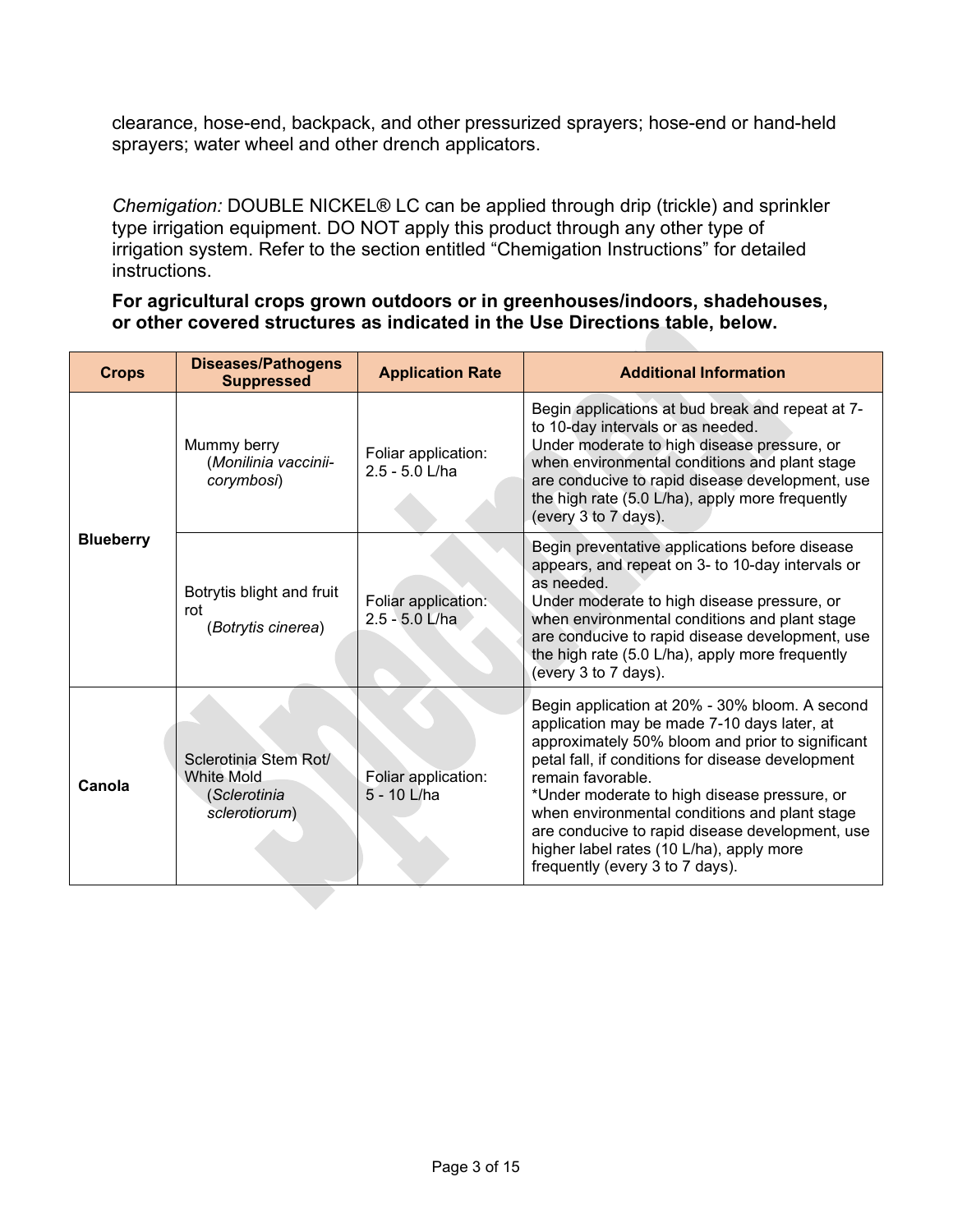| <b>Crops</b>                                                                                                                                                                         | <b>Diseases/Pathogens</b><br><b>Suppressed</b>                                                                                                                                                                                                                          | <b>Application</b><br><b>Rate</b>                                                                                                                              | <b>Additional Information</b>                                                                                                                                                                                                                                                                                                                                                                                                                                                                                                                                                                                                                                                                                                                                                                                                                                                                                                                                                                                                                                                |
|--------------------------------------------------------------------------------------------------------------------------------------------------------------------------------------|-------------------------------------------------------------------------------------------------------------------------------------------------------------------------------------------------------------------------------------------------------------------------|----------------------------------------------------------------------------------------------------------------------------------------------------------------|------------------------------------------------------------------------------------------------------------------------------------------------------------------------------------------------------------------------------------------------------------------------------------------------------------------------------------------------------------------------------------------------------------------------------------------------------------------------------------------------------------------------------------------------------------------------------------------------------------------------------------------------------------------------------------------------------------------------------------------------------------------------------------------------------------------------------------------------------------------------------------------------------------------------------------------------------------------------------------------------------------------------------------------------------------------------------|
|                                                                                                                                                                                      |                                                                                                                                                                                                                                                                         |                                                                                                                                                                | Growth stage: From planting/ transplanting<br>until maturity and harvest.                                                                                                                                                                                                                                                                                                                                                                                                                                                                                                                                                                                                                                                                                                                                                                                                                                                                                                                                                                                                    |
| <b>Hemp and</b><br><b>Cannabis</b><br>(Cannabis sativa)<br>grown<br>commercially in<br>the field and<br>indoors                                                                      | Partial suppression of<br><b>White Mold</b><br>(Sclerotinia<br>sclerotiorum)<br><b>Suppression of Grey</b><br><b>Mold</b><br>(Botrytis cinerea)<br>Partial suppression of<br>Powdery mildew<br>(Golovinomyces<br>cichoracearum sensu<br>lato, Podosphaera<br>macularis) | Foliar<br>application:<br>2.5 - 5.0 L/ha                                                                                                                       | Begin applications preventatively when<br>conditions are favorable for onset of disease.<br>Ensure full spray coverage.<br>White mould and powdery mildew: Repeat<br>application every 3 to 14 days for as long as<br>conditions favor disease development.<br>Grey mould: Repeat application every 3 to 11<br>days for as long as conditions favor disease<br>development.<br>Under moderate to high disease pressure, or<br>when environmental conditions and plant<br>stage are conducive to rapid disease<br>development, use higher label rates (5L/ha),<br>or apply more frequently (every 3 to 7 days).<br>Lower rates (2.5 L/ha) may be applied under<br>low disease pressure or to smaller (e.g.<br>newly-emerged or transplanted plants and<br>cuttings).                                                                                                                                                                                                                                                                                                          |
| <b>Cucurbits</b><br>cucumbers,<br>squash (all types),<br>cantaloupes,<br>muskmelons,<br>watermelons, and<br>other melons<br>(including<br>cucurbits grown<br>for seed<br>production) | Powdery mildew<br>(Sphaerotheca<br>fuliginea<br>=Podosphaera<br>xanthii,<br>Erysiphe<br>cichoracearum<br>=Golovinomyces<br>cichoracearum)<br>Partial suppression of<br>soil level<br>Phytophthora blight<br>infection<br>(Phytophthora<br>capsici)                      | <b>Foliar</b><br>application:<br>5L/ha - 12.5<br>$L/ha*$<br>Low disease<br>pressure: 2.5<br>$L/ha -$<br>5L/ha**<br>Soil<br>application:<br>1L/ha - 2.5<br>L/ha | Growth stage: Fruit formation to end of<br>maturity of cucurbits<br>Repeat application every 3 to 10 days for as<br>long as conditions favor disease<br>development.<br>*Under moderate to high disease pressure, or<br>when environmental conditions and plant<br>stage are conducive to rapid disease<br>development, use higher label rates (5L/ha -<br>12.5 L/ha), apply more frequently (every 3 to<br>7 days).<br>**Lower rates (2.5 L/ha - 5L/ha) may be<br>applied under low disease pressure or to<br>smaller (e.g. newly-emerged) plants.<br>Growth stage: From planting/transplanting<br>until maturity<br>For transplanted crops: Make preventative<br>applications to transplants in the greenhouse<br>or nursery before transplanting. See "Soil<br>application" instructions below.<br>For crops grown from seed: Apply at planting,<br>following the instructions below for<br>"Banded/in furrow application." See "Soil<br>application" instructions below.<br>Follow up applications can be made at 2-4<br>week intervals after planting or transplanting. |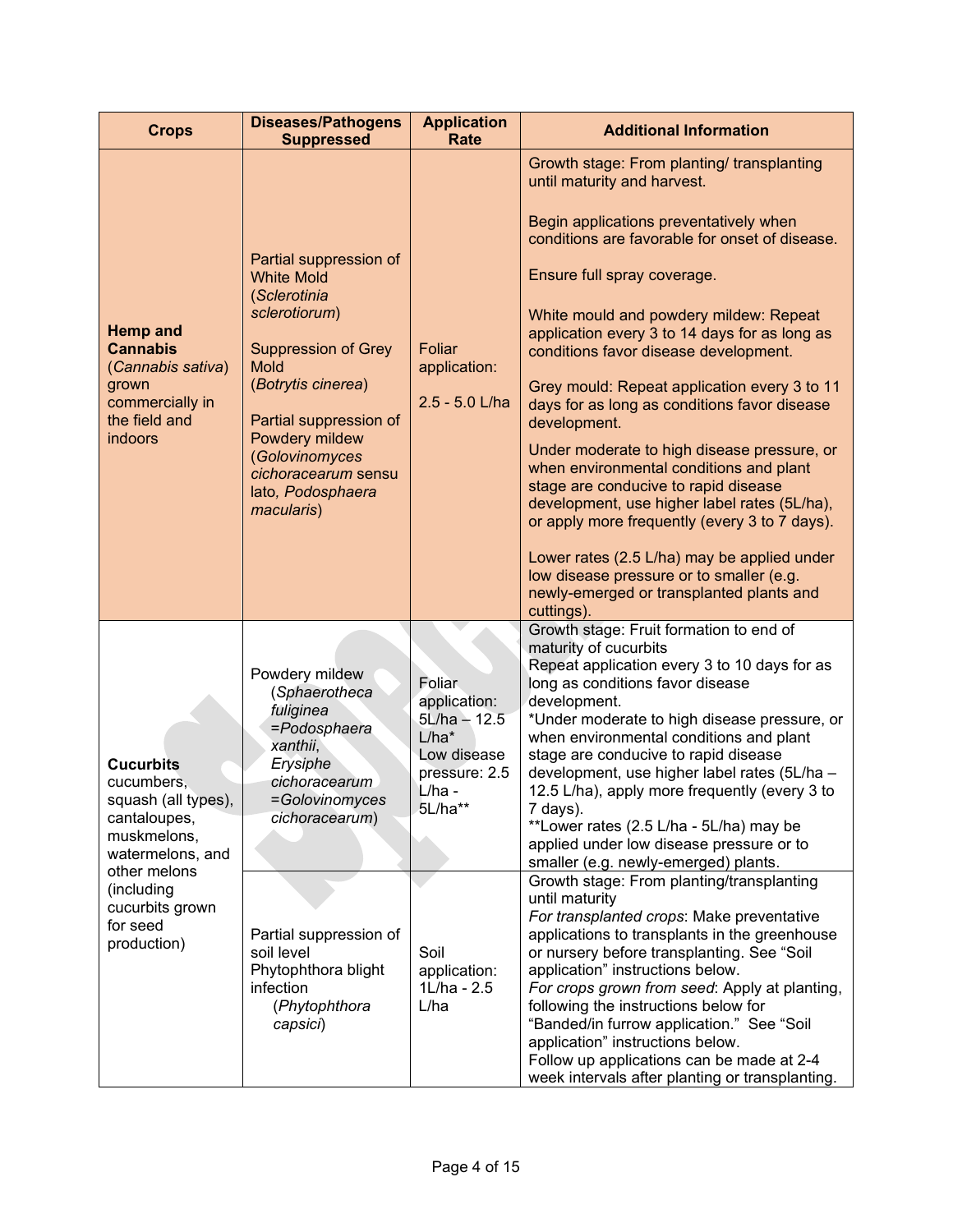| <b>Crops</b>                                                                                                                                     | <b>Diseases/Pathogens</b><br><b>Suppressed</b>                                           | <b>Application</b><br><b>Rate</b>                                                                          | <b>Additional Information</b>                                                                                                                                                                                                                                                                                                                                                                                                                                                                                                                                                                   |
|--------------------------------------------------------------------------------------------------------------------------------------------------|------------------------------------------------------------------------------------------|------------------------------------------------------------------------------------------------------------|-------------------------------------------------------------------------------------------------------------------------------------------------------------------------------------------------------------------------------------------------------------------------------------------------------------------------------------------------------------------------------------------------------------------------------------------------------------------------------------------------------------------------------------------------------------------------------------------------|
| <b>Fruiting</b><br>vegetables<br>tomatoes,<br>peppers,<br>eggplant,<br>tomatillo, and<br>okra (including<br>those grown for<br>seed production). | Gray mold<br>(Botrytis cinerea)                                                          | Foliar<br>application:<br>6.25 L/ha -<br>18L/ha*<br>Low disease<br>pressure: 4.5<br>$L/ha -$<br>5L/ha**    | Growth stage: From flowering to fruit maturity.<br>Repeat application every 3 to 10 days for as<br>long as conditions favor disease<br>development.<br>*Under moderate to high disease pressure, or<br>when environmental conditions and plant<br>stage are conducive to rapid disease<br>development, use higher label rates (6.25<br>L/ha - 18L/ha), apply more frequently (every 3<br>to 7 days).<br>**Lower rates (4.5 L/ha - 5L/ha) may be<br>applied under low disease pressure or to<br>smaller (e.g. newly-emerged) plants.                                                             |
|                                                                                                                                                  | Early blight<br>(Alternaria solani)                                                      | Foliar<br>application:<br>$2.5$ L/ha $-10$<br>L/ha*                                                        | Growth stage: From flowering to fruiting<br>Repeat application every 3 to 10 days for as<br>long as conditions favor disease<br>development.<br>*Under moderate to high disease pressure, or<br>when environmental conditions and plant<br>stage are conducive to rapid disease<br>development, use higher label rates (2.5 L/ha<br>- 10 L/ha), apply more frequently (every 3 to<br>7 days).<br>Lower rates (2.5 L/ha - 5L/ha) may be applied<br>under low disease pressure or to smaller (e.g.<br>newly-emerged) plants.                                                                      |
|                                                                                                                                                  | Partial suppression of<br>soil level<br>Phytophthora blight<br>(Phytophthora<br>capsici) | Soil<br>application:<br>$0.5 - 2.5$<br>L/ha                                                                | Growth stage: From planting/transplanting<br>until maturity<br>For transplanted crops: Make preventative<br>applications to transplants in the greenhouse<br>or nursery before transplanting. See "Soil<br>application" instructions below.<br>For crops grown from seed: Apply at planting,<br>following the instructions below for<br>"Banded/in furrow application." See "Soil<br>application" instructions below.<br>Follow up applications can be made at 2-4<br>week intervals after planting or transplanting.                                                                           |
| <b>Grapes</b>                                                                                                                                    | Powdery mildew<br>(Erysiphe necator,<br>formerly Uncinula<br>necator)                    | Foliar<br>application:<br>5L/ha -<br>$10L/ha*$<br>Low disease<br>pressure: 2.5<br>$L/ha - 5 L/ha$<br>$***$ | See "Foliar application" instructions below.<br>Start applications when new shoots are 1-3<br>cm long.<br>Repeat at 6-10 cm, 18-20 cm, and then at 7-<br>10 day intervals as long as disease<br>conditions persist.<br>*Under moderate to high disease pressure, or<br>when environmental conditions and plant<br>stage are conducive to rapid disease<br>development, use higher label rates (5L/ha-<br>10L/ha), apply more frequently (every 3 to 7<br>days).<br>**Lower rates (2.5 L/ha - 5 L/ha) may be<br>applied under low disease pressure or to<br>smaller (e.g. newly-emerged) plants. |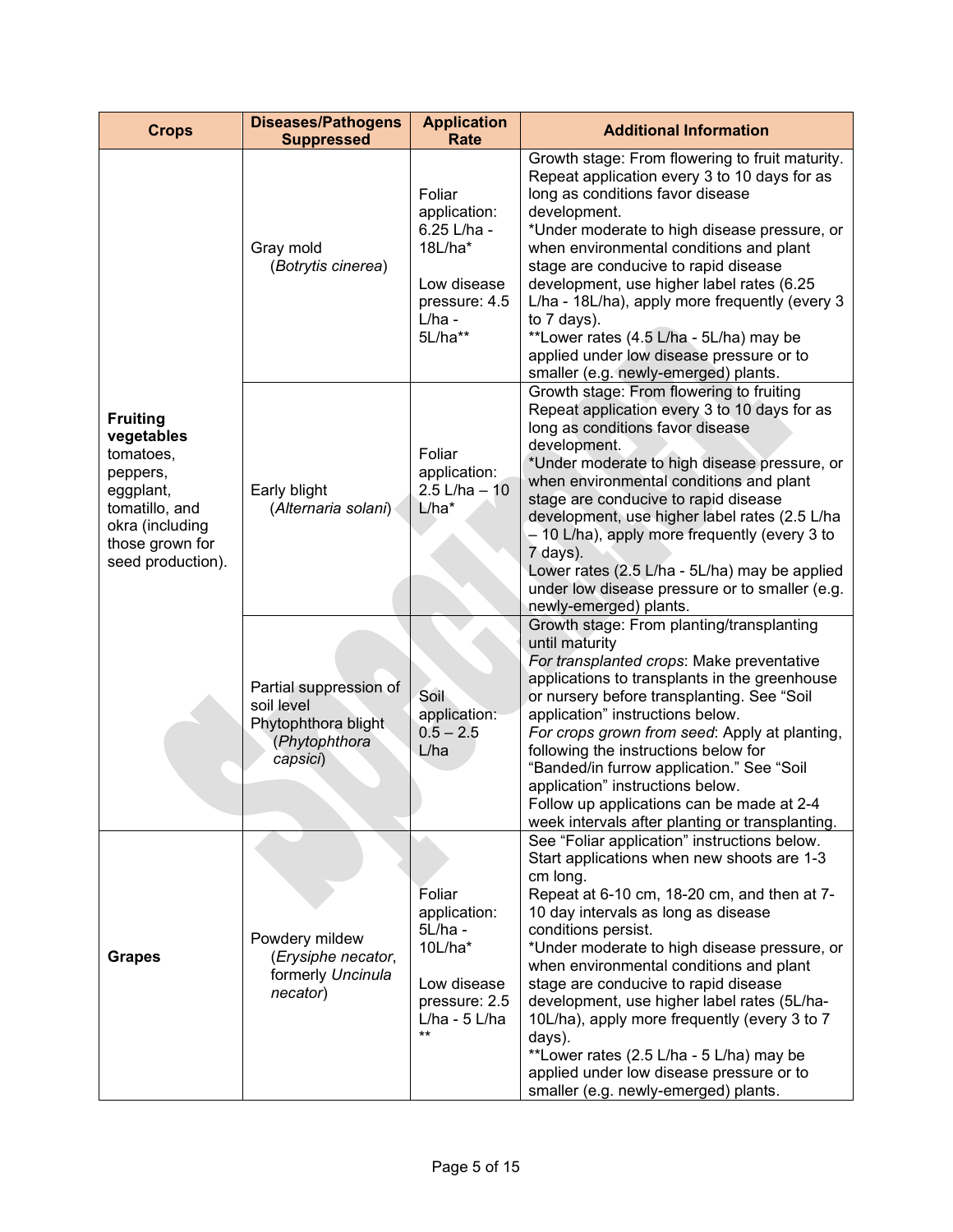| <b>Crops</b>                                                                                | <b>Diseases/Pathogens</b><br><b>Suppressed</b>                           | <b>Application</b><br>Rate                                                                                                              | <b>Additional Information</b>                                                                                                                                                                                                                                                                                                                                                                                                                                                                                                                                                                                                                                                                                                                                                                                                                                                                                                                                                                                                                                                                                                                                                                                                                                                   |
|---------------------------------------------------------------------------------------------|--------------------------------------------------------------------------|-----------------------------------------------------------------------------------------------------------------------------------------|---------------------------------------------------------------------------------------------------------------------------------------------------------------------------------------------------------------------------------------------------------------------------------------------------------------------------------------------------------------------------------------------------------------------------------------------------------------------------------------------------------------------------------------------------------------------------------------------------------------------------------------------------------------------------------------------------------------------------------------------------------------------------------------------------------------------------------------------------------------------------------------------------------------------------------------------------------------------------------------------------------------------------------------------------------------------------------------------------------------------------------------------------------------------------------------------------------------------------------------------------------------------------------|
|                                                                                             | Gray mold<br>(Botrytis cinerea)                                          | Foliar<br>application:<br>$6.25 - 25$<br>$L/ha*$<br>Low disease<br>pressure: 3<br>L/ha - 6.25<br>$L/ha**$                               | See "Foliar application" instructions below.<br>Apply at bloom, before bunch closure, at<br>veraison, and before harvest.<br>Repeat application every 3 to 10 days for as<br>long as conditions favor disease<br>development.<br>*Under moderate to high disease pressure, or<br>when environmental conditions and plant<br>stage are conducive to rapid disease<br>development, use higher label rates (6.25 -<br>25 L/ha), apply more frequently (every 3 to 7<br>days).<br>**Lower rates (3 L/ha - 6.25 L/ha) may be<br>applied under low disease pressure or to<br>smaller (e.g. newly-emerged) plants.                                                                                                                                                                                                                                                                                                                                                                                                                                                                                                                                                                                                                                                                     |
|                                                                                             | Downy mildew<br>(Bremia lactucae)                                        | Foliar<br>application:<br>5 - 12.5 L/ha                                                                                                 | Growth stage: Begin applications<br>preventatively when conditions are favorable<br>for onset of disease<br>Repeat application every 7 to 10 days for as<br>long as conditions favor disease<br>development.                                                                                                                                                                                                                                                                                                                                                                                                                                                                                                                                                                                                                                                                                                                                                                                                                                                                                                                                                                                                                                                                    |
| Lettuce<br>(Head and leaf<br>varieties,<br>including those<br>grown for seed<br>production) | Lettuce drop<br>(Sclerotinia minor<br>and $S_{\cdot}$ .<br>sclerotiorum) | Foliar<br>application:<br>$5 - 12.5$<br>$L/ha^*$<br>Low disease<br>pressure:<br>$1 - 5$ L/ha**<br>Soil<br>application: 1<br>$-2.5$ L/ha | Growth stage: From planting to formation of<br>the head of lettuce.<br>Repeat application every 3 to 10 days for as<br>long as conditions favor disease<br>development.<br>*Under moderate to high disease pressure, or<br>when environmental conditions and plant<br>stage are conducive to rapid disease<br>development, use higher label rates (5 - 12.5<br>L/ha), apply more frequently (every 3 to 7<br>days).<br>**Lower rates $(1 - 5 L/ha)$ may be applied<br>under low disease pressure or to smaller (e.g.<br>newly-emerged) plants.<br>See "Soil application" instructions below.<br>Apply at or after planting (but before plant<br>emergence) as a banded seed line treatment<br>(see "Banded/in furrow application"<br>instructions below). Alternatively, apply to<br>seed bed via overhead sprinkler chemigation<br>with germination water (see "Chemigation<br>Instructions" for further information).<br>Make second application at thinning or<br>cultivation in sufficient water and multiple<br>nozzles to ensure thorough coverage of lower<br>leaves and surrounding soil surface.<br>Incorporation with light irrigation after<br>application may improve disease control.<br>Repeat at 10-14 day intervals if conditions<br>promoting disease persist. |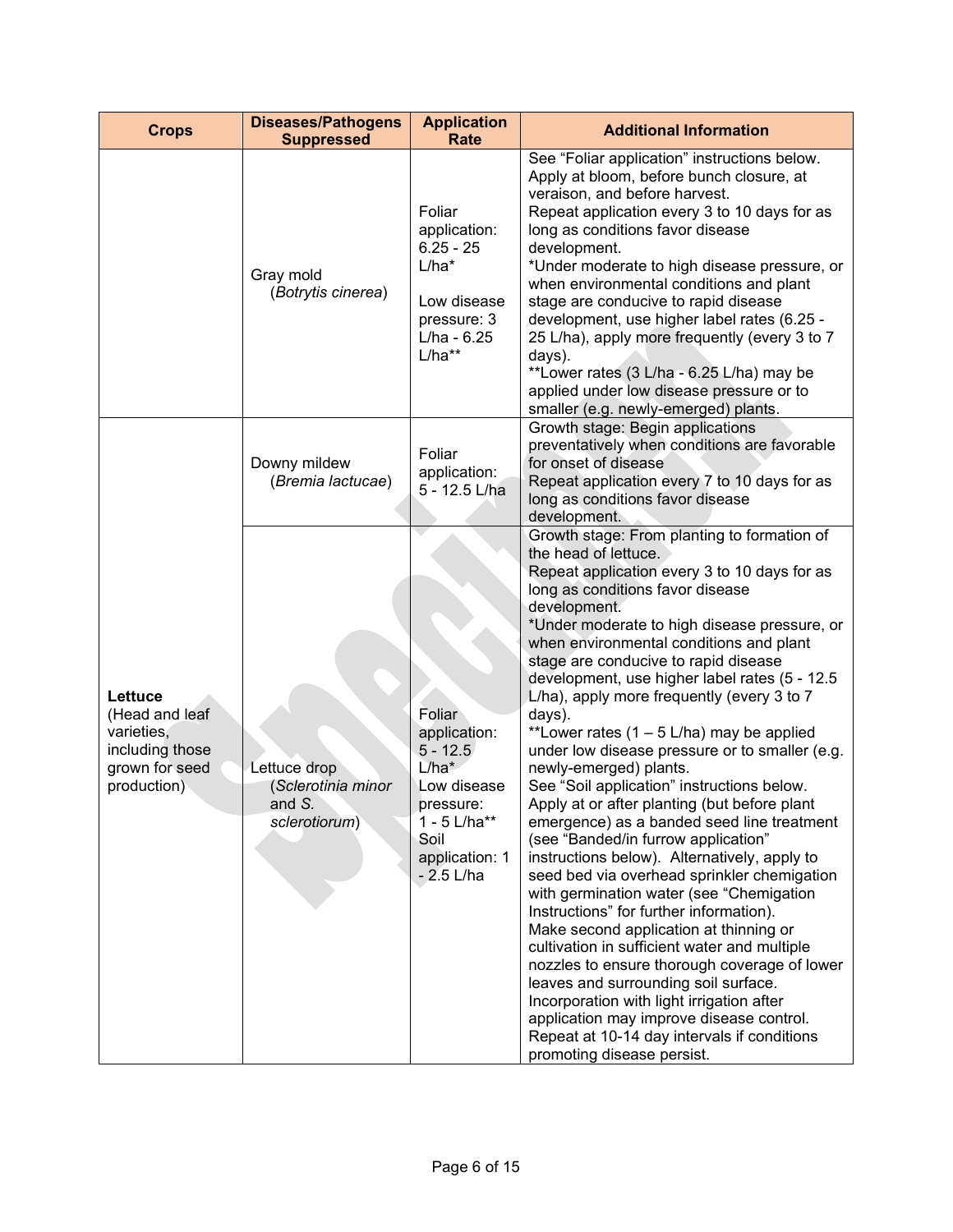| <b>Crops</b>                                            | <b>Diseases/Pathogens</b><br><b>Suppressed</b> | <b>Application</b><br><b>Rate</b>                                                           | <b>Additional Information</b>                                                                                                                                                                                                                                                                                                                                                                                                                                                                                                                                                               |
|---------------------------------------------------------|------------------------------------------------|---------------------------------------------------------------------------------------------|---------------------------------------------------------------------------------------------------------------------------------------------------------------------------------------------------------------------------------------------------------------------------------------------------------------------------------------------------------------------------------------------------------------------------------------------------------------------------------------------------------------------------------------------------------------------------------------------|
| <b>Pome fruits</b><br>apple, pear,<br>crabapple, quince | Fire blight<br>(Erwinia<br>amylovora)          | Foliar<br>application:<br>5 - 7.5 L/ha                                                      | Growth stage: From blossom to end of<br>flowering<br>Begin applications at 1-5% open blossoms<br>and repeat every 3-7 days as necessary until<br>petal fall, when intervals can be increased to<br>7 days.<br>DOUBLE NICKEL® LC can also be used in<br>summer "cover spray" applications to manage<br>the shoot blight phase of fire blight.<br>Can be mixed with copper fungicides to<br>improve control.                                                                                                                                                                                  |
|                                                         | White mold<br>(Sclerotinia<br>sclerotiorum)    | Foliar<br>application:<br>$5 - 12.5$<br>$L/ha*$<br>Low disease<br>pressure: 1 -<br>5 L/ha** | Growth stage: Begin applications<br>preventatively when conditions are favorable<br>for onset of disease.<br>Repeat application every 3 to 10 days for as<br>long as conditions favor disease<br>development.<br>*Under moderate to high disease pressure, or<br>when environmental conditions and plant<br>stage are conducive to rapid disease<br>development, use higher label rates (5 - 12.5<br>L per hectare), apply more frequently (every 3<br>to 7 days).<br>**Lower rates (1 - 5 L/ha) may be applied<br>under low disease pressure or to smaller (e.g.<br>newly-emerged) plants. |
| <b>Potato</b>                                           | Early blight<br>(Alternaria solani)            | Foliar<br>application:<br>$2.5 - 10$<br>$L/ha^*$                                            | Growth stage: onset of crop cover to<br>formation of tuber<br>Repeat application every 3 to 10 days for as<br>long as conditions favor disease<br>development.<br>*Under moderate to high disease pressure, or<br>when environmental conditions and plant<br>stage are conducive to rapid disease<br>development, use higher label rates (2.5 - 10<br>L/ha), apply more frequently (every 3 to 7<br>days).<br>Lower rates (2.5 - 5 L/ha) may be applied<br>under low disease pressure or to smaller (e.g.<br>newly-emerged) plants.                                                         |
|                                                         | <b>Black scurf</b><br>(Rhizoctonia<br>solani)  | Soil<br>application:<br>$1 - 5$ L/ha                                                        | Apply at planting, following the instructions for<br>"Banded/in furrow" application below.                                                                                                                                                                                                                                                                                                                                                                                                                                                                                                  |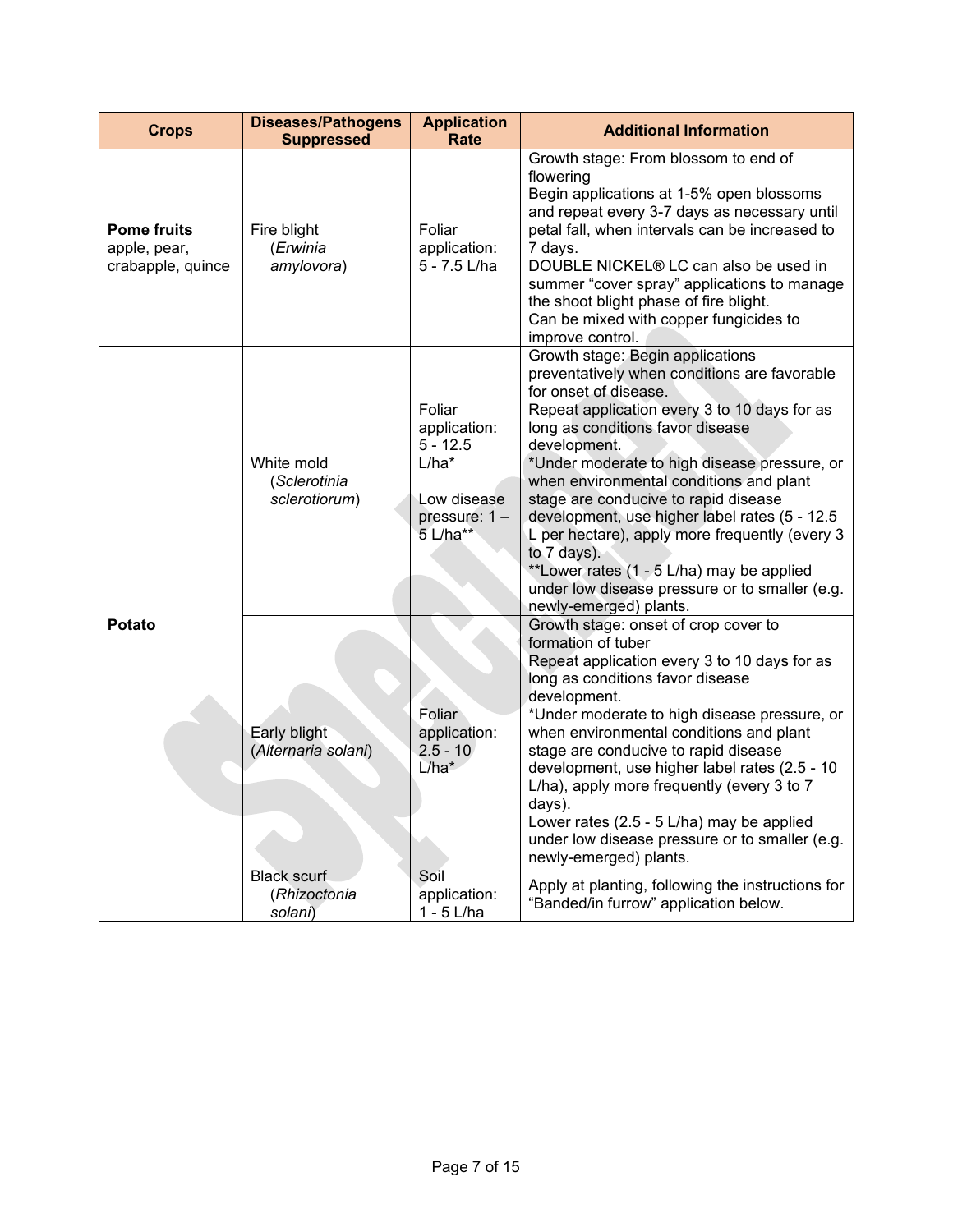| <b>Crops</b>      | <b>Diseases/Pathogens</b><br><b>Suppressed</b> | <b>Application</b><br><b>Rate</b>                                                              | <b>Additional Information</b>                                                                                                                                                                                                                                                                                                                                                                                                                                                                                                                |
|-------------------|------------------------------------------------|------------------------------------------------------------------------------------------------|----------------------------------------------------------------------------------------------------------------------------------------------------------------------------------------------------------------------------------------------------------------------------------------------------------------------------------------------------------------------------------------------------------------------------------------------------------------------------------------------------------------------------------------------|
| Soybean           | White mold<br>(Sclerotinia<br>sclerotiorum)    | Foliar<br>application:<br>$2.5 - 10$<br>$L/ha*$                                                | Growth stage: From early flowering to pod set<br>Repeat application every 3 to 10 days for as<br>long as conditions favor disease<br>development.<br>*Under moderate to high disease pressure, or<br>when environmental conditions and plant<br>stage are conducive to rapid disease<br>development, use higher label rates (2.5 - 10<br>L/ha), apply more frequently (every 3 to 7<br>days).<br>Lower rates (2.5 - 5 L/ha) may be applied<br>under low disease pressure or to smaller (e.g.<br>newly-emerged) plants.                       |
|                   | Powdery mildew<br>(Sphaerotheca<br>macularis)  | Foliar<br>application:<br>$5 - 12.5$<br>$L/ha*$<br>Low disease<br>pressure: 2.5<br>$-5$ L/ha** | Growth stage: At or just before flowering until<br>fruit maturity<br>Repeat application every 3 to 10 days for as<br>long as conditions favor disease<br>development.<br>*Under moderate to high disease pressure, or<br>when environmental conditions and plant<br>stage are conducive to rapid disease<br>development, use higher label rates (5 - 12.5<br>L/ha), apply more frequently (every 3 to 7<br>days).<br>**Lower rates (2.5 - 5 L/ha) may be applied<br>under low disease pressure or to smaller (e.g.<br>newly-emerged) plants. |
| <b>Strawberry</b> | Gray mold (Botrytis<br>cinerea)                | Foliar<br>application:<br>$5 - 12.5$<br>$L/ha^*$<br>Low disease<br>pressure: 3-<br>5 L/ha**    | Growth stage: At or just before flowering until<br>fruit maturity<br>Repeat application every 3 to 10 days for as<br>long as conditions favor disease<br>development.<br>*Under moderate to high disease pressure, or<br>when environmental conditions and plant<br>stage are conducive to rapid disease<br>development, use higher label rates (5 - 12.5<br>L/ha), apply more frequently (every 3 to 7<br>days).<br>**Lower rates (3 to 5 L/ha) may be applied<br>under low disease pressure or to smaller (e.g.<br>newly-emerged) plants.  |

**Foliar Application***:* For suppression of diseases on foliage, flowers, fruit, or other above-ground plant parts:

Mix in water and apply as a spray at the specified rate **of DOUBLE NICKEL® LC per hectare** (refer to the crop-specific application rate in the table above) in sufficient volume to achieve thorough coverage of the crop canopy with minimal runoff. Apply preventatively. Begin applications at crop emergence, transplanting, or when conditions are conducive to development of disease. Repeat application for as long as conditions favor disease development. Refer to the use table for crop/disease-specific reapplication intervals.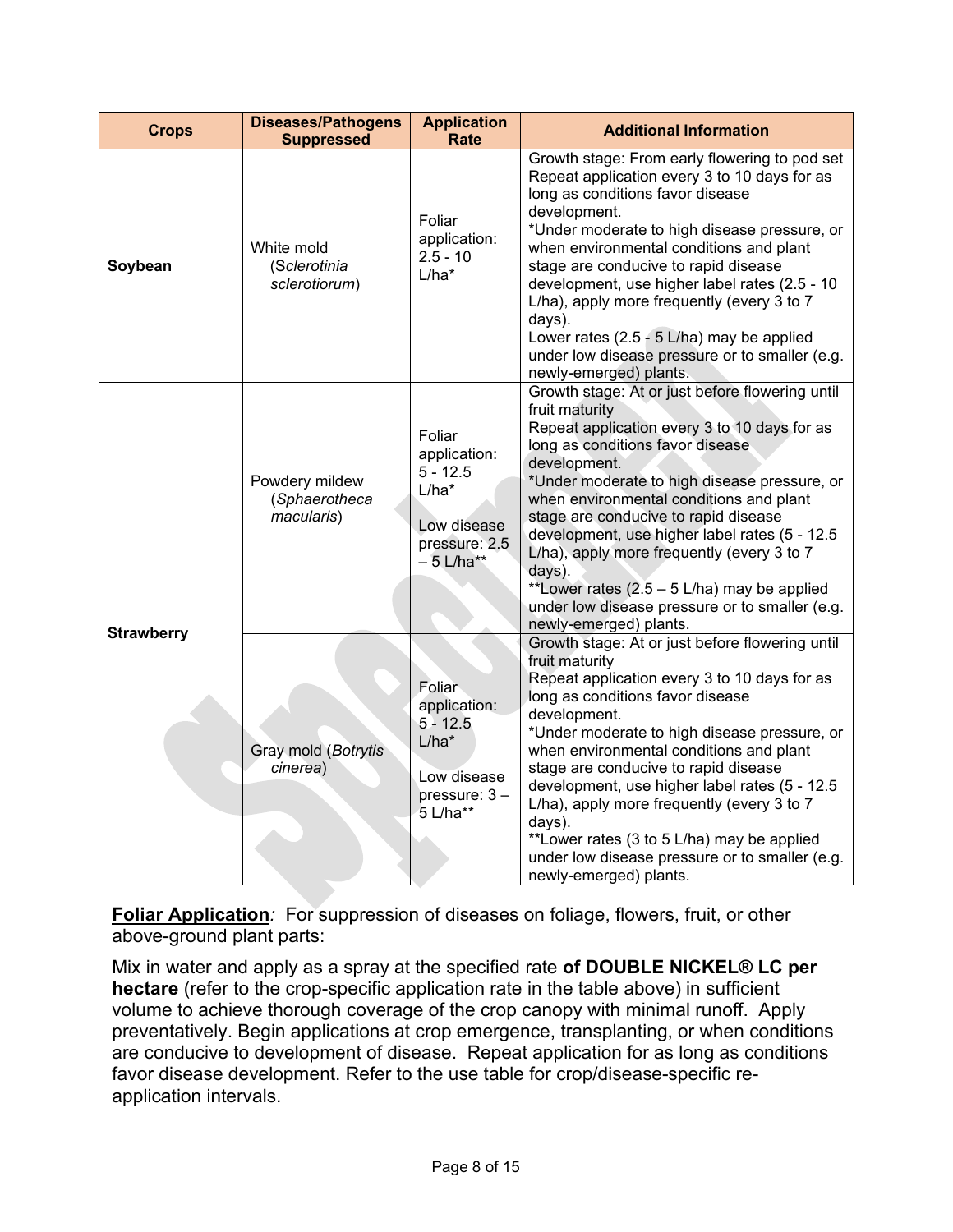Lower rates (refer to the crop-specific application rate above) may be applied under low disease pressure or to smaller (e.g. newly-emerged) plants, where indicated. Under moderate to high disease pressure, or when environmental conditions and plant stage are conducive to rapid disease development, use higher label rates (refer to the cropspecific application rate in the table above), apply more frequently if an application interval range is stated.

**Soil Application***:* For prevention or suppression of soilborne diseases:

Apply DOUBLE NICKEL® LC as a preventative treatment by one or more of the following methods:

- Soil drench applied to transplants in greenhouse or nursery prior to transplanting: Mix **0.25 to 1.0 liter of DOUBLE NICKEL® LC per 100 liters** of water and apply as a drench or coarse spray to growing media in flats, trays, or other containers.
- Soil drench in the field at planting or transplanting: Mix **0.25 to 1.0 liter of DOUBLE NICKEL® LC per 100 liters** of water and apply using a "water wheel" injector, spray nozzles/hoses, or other method to drench each root ball and/or planting hole.
- Soil or seedline drench, or banded/in-furrow spray at planting: See the section on "Banded/in-furrow application" below for additional instructions.
- Drip (trickle) or any type of sprinkler irrigation: Immediately before or after planting or transplanting, apply DOUBLE NICKEL® LC to planting beds at specified rate (refer to the crop-specific application rate in the table above). See Chemigation Instructions for additional information.

Follow-up (post-planting) applications can be made every 2-4 weeks if needed at the specified rate of **DOUBLE NICKEL® LC** (refer to the crop-specific application rate in the Use Directions table, above) by one or more of the following methods:

- Drip (trickle) or any type of sprinkler irrigation, any time after planting or transplanting. See Chemigation Instructions for additional information.
- Spray directly onto the soil surface and/or lower plant parts. If targeting root disease, follow immediately with sufficient overhead sprinkler irrigation to move the product to the root zone.

Lower rates (refer to the crop-specific application rate in the Use Directions table above) may be applied under low disease pressure or to smaller plants. Under moderate to high disease pressure, or when environmental conditions and plant stage are conducive to rapid disease development, use higher label rates (refer to the crop specific application rate in the Use Directions table above), apply more frequently (every 2 weeks).

*Banded/in-furrow application*: Use the table below to determine the correct application rate milliliters per 100 meters of row based on row spacing and desired rate per hectare. Mix the required amount of DOUBLE NICKEL® LC in water and apply as banded spray (10-15 cm wide) or seedline drench centered over the planting furrow. Apply directly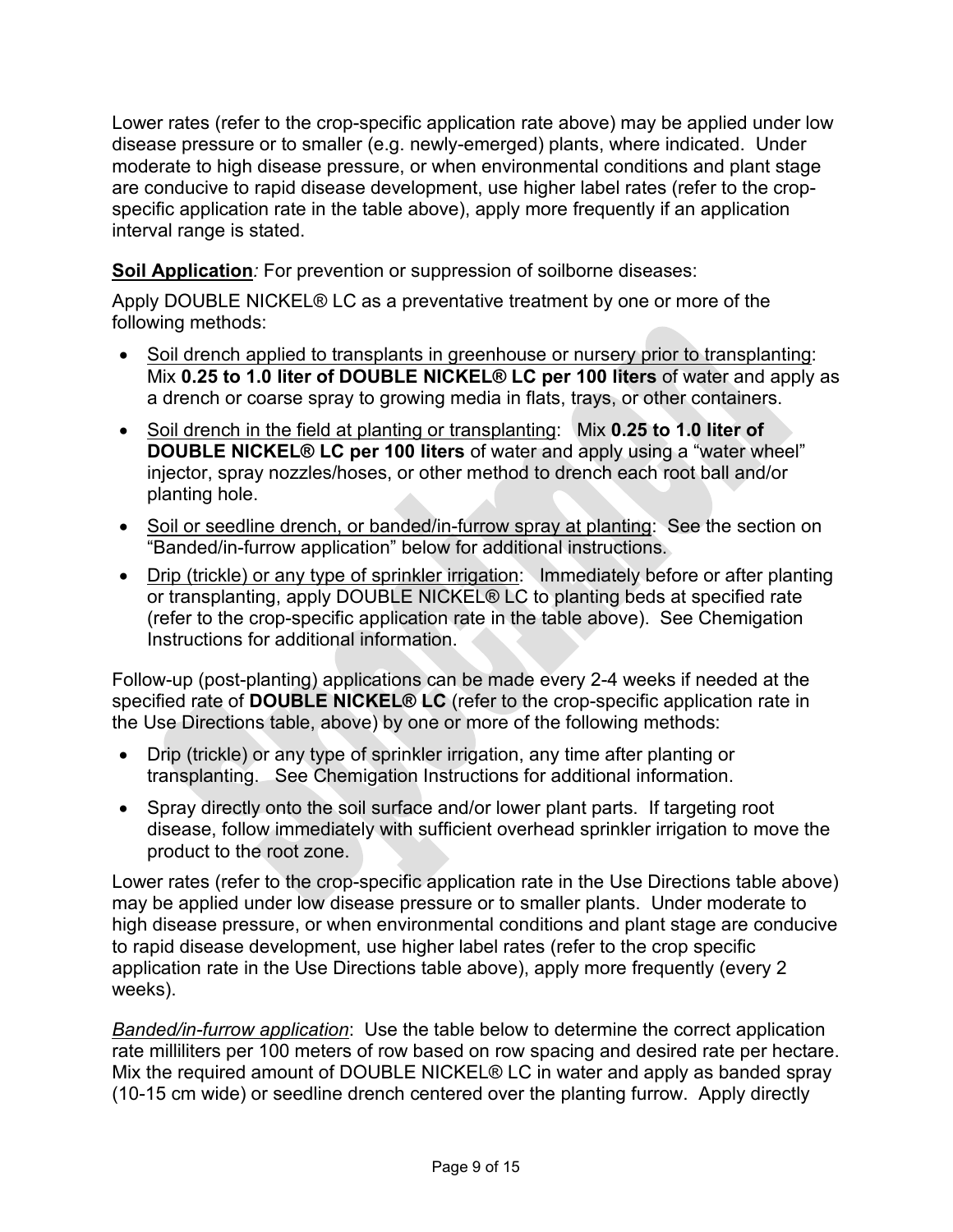over seeds in the furrow just before they are covered with soil. The total volume of water required will depend on the application equipment used. Consult your local cooperative extension service if you need assistance calibrating band spraying equipment.

**Rates for banded/in furrow application:** Find the desired rate (L/ha) of DOUBLE NICKEL® LC in the left column. Read across that line to the correct row spacing indicated at the top to find the volume (ml) of DOUBLE NICKEL® LC per 100 meters of row that will provide the desired application rate per hectare.

| Rate   | Spacing between rows (centimeters) |     |     |     |     |     |     |     |     |     |     |     |     |     |     |
|--------|------------------------------------|-----|-----|-----|-----|-----|-----|-----|-----|-----|-----|-----|-----|-----|-----|
| (L/Ha) | 30                                 | 35  | 40  | 45  | 50  | 55  | 60  | 65  | 70  | 75  | 80  | 85  | 90  | 95  | 100 |
| 0.5    | 15                                 | 18  | 20  | 23  | 25  | 28  | 30  | 33  | 35  | 38  | 40  | 43  | 45  | 48  | 50  |
| 1.0    | 30                                 | 35  | 40  | 45  | 50  | 55  | 60  | 65  | 70  | 75  | 80  | 85  | 90  | 95  | 100 |
| 1.5    | 45                                 | 53  | 60  | 68  | 75  | 83  | 90  | 98  | 105 | 113 | 120 | 128 | 135 | 143 | 150 |
| 2.0    | 60                                 | 70  | 80  | 90  | 100 | 10  | 120 | 130 | 140 | 150 | 160 | 170 | 180 | 190 | 200 |
| 2.5    | 75                                 | 88  | 100 | 113 | 125 | 138 | 150 | 163 | 175 | 188 | 200 | 213 | 225 | 238 | 250 |
| 3.0    | 90                                 | 105 | 120 | 135 | 150 | 165 | 180 | 195 | 210 | 225 | 240 | 255 | 270 | 285 | 300 |
| 3.5    | 105                                | 123 | 140 | 158 | 175 | 193 | 210 | 228 | 245 | 263 | 280 | 298 | 315 | 333 | 350 |
| 4.0    | 120                                | 140 | 160 | 180 | 200 | 220 | 240 | 260 | 280 | 300 | 320 | 340 | 360 | 380 | 400 |
| 4.5    | 135                                | 158 | 180 | 203 | 225 | 248 | 270 | 293 | 315 | 338 | 360 | 383 | 405 | 428 | 450 |
| 5.0    | 150                                | 175 | 200 | 225 | 250 | 275 | 300 | 325 | 350 | 375 | 400 | 425 | 450 | 475 | 500 |

## **CHEMIGATION INSTRUCTIONS**

#### **General information:**

Apply this product only through drip (trickle) irrigation (including micro-irrigation through spaghetti tubes or individual tubes) or sprinkler irrigation (including impact or microsprinklers, microjet, overhead boom, water gun, solid set, lateral move, end tow, side-roll, center pivot, or hand move, including mist-type systems); or with hand-held calibrated irrigation equipment (such as a hand-held wand with injector). DO NOT apply this product through any other type of irrigation system.

Crop injury or lack of effectiveness can result from non-uniform distribution of applied product.

If you have questions about calibration, contact Provincial Extension Service specialists, equipment manufacturers or other experts.

Do not connect an irrigation system (including greenhouse systems) used for pesticide application to a public water system unless the pesticide label-prescribed safety devices for public water systems are in place.

A person knowledgeable of the chemigation system and responsible for its operation, or under the supervision of the responsible person, shall shut the system down and make necessary adjustments should the need arise.

Public water system means a system for the provision to the public of piped water for human consumption if such system has at least 15 service connections or regularly serves an average of at least 25 individuals daily at least 60 days out of the year.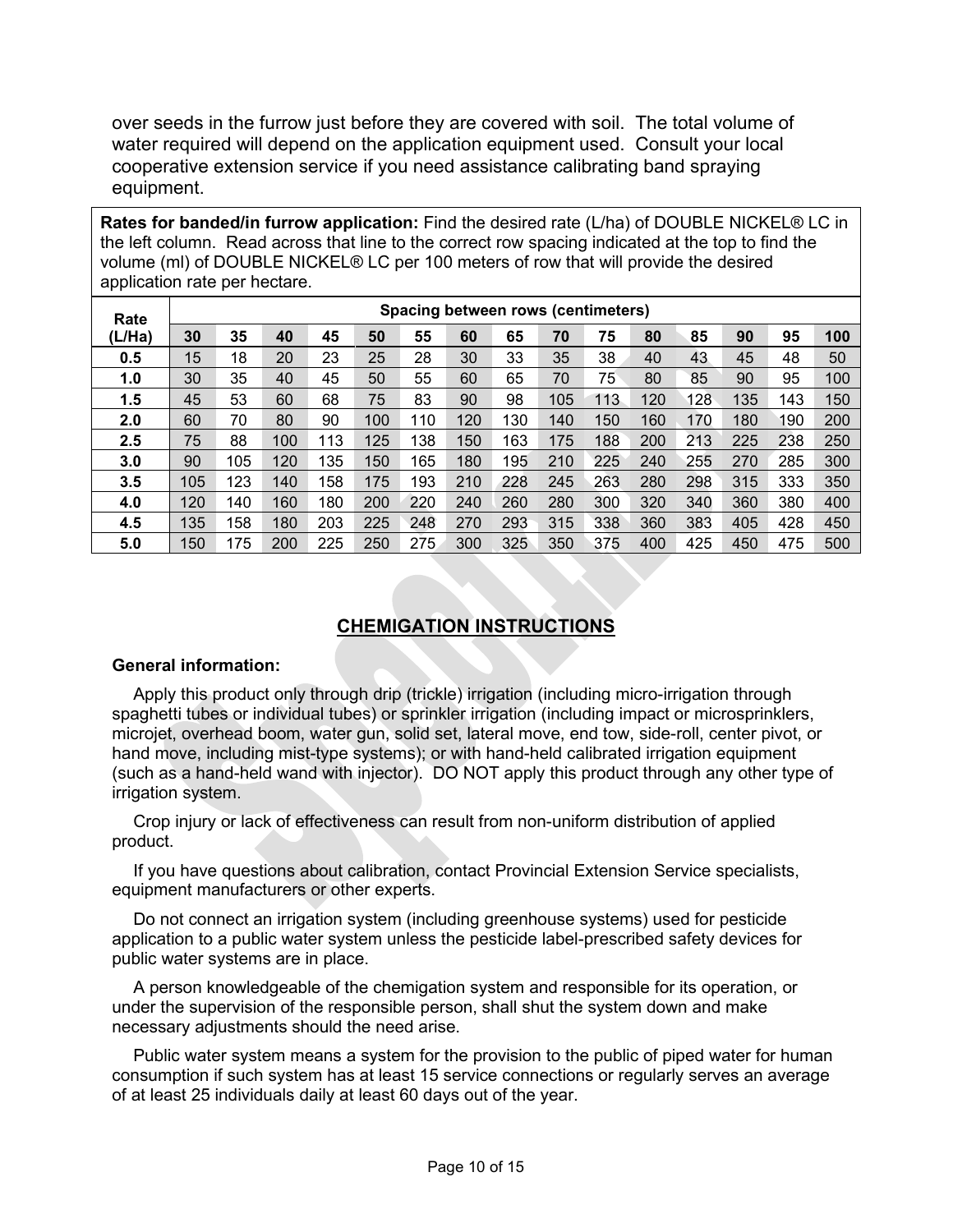Chemigation systems connected to public water systems must contain a functional, reducedpressure zone, backflow preventer (RPZ) or the functional equivalent in the water supply line upstream from the point of pesticide introduction. As an option to the RPZ, the water from the public water system should be discharged into a reservoir tank prior to pesticide introduction. There shall be a complete physical break (air gap) between the outlet end of the fill pipe and the top or overflow rim of the reservoir tank of at least twice the inside diameter of the fill pipe.

The pesticide injection pipeline must contain a functional, automatic, quick-closing check valve to prevent the flow of fluid back toward the injection.

The pesticide injection pipeline must contain a functional, normally closed, solenoid-operated valve located on the intake side of the injection pump and connected to the system interlock to prevent fluid from being withdrawn from the supply tank when the irrigation system is either automatically or manually shut down.

The system must contain functional interlocking controls to automatically shut off the pesticide injection pump when the water pump motor stops, or in cases where there is no water pump, when the water pressure decreases to the point where pesticide distribution is adversely affected.

Systems must use a metering pump, such as a positive displacement injection pump (e.g., diaphragm pump) effectively designed and constructed of materials that are compatible with pesticides and capable of being fitted with a system interlock.

Remove scale, pesticide residues, and other foreign matter from the chemical supply tank and injector system and flush with clean water before use. Failure to provide a clean tank, free of scale or residues may reduce effectiveness of this product.

#### **Drip (trickle) and micro-irrigation chemigation**

- 1. The system must contain a functional check valve, vacuum relief valve and low pressure drain appropriately located on the irrigation pipeline to prevent water source contamination from backflow.
- 2. The pesticide injection pipeline must contain a functional, automatic, quick-closing check valve to prevent the flow of fluid back toward the injection pump.
- 3. The pesticide injection pipeline must also contain a functional, normally closed, solenoidoperated valve located on the intake side of the injection pump and connected to the system interlock to prevent fluid from being withdrawn from the supply tank when the irrigation system is either automatically or manually shut down.
- 4. The system must contain functional interlocking controls to automatically shut off the pesticide injection pump when the water pump motor stops.
- 5. The irrigation line or water pump must include a functional pressure switch which will stop the water pump motor when the water pressure decreases to the point where pesticide distribution is adversely affected.
- 6. Systems must use a metering pump such as a positive displacement injection pump (i.e., diaphragm pump) effectively designed and constructed of materials that are compatible with pesticides and capable of being fitted with a system interlock.
- 7. Dilute the product in water following the label mixing directions. It may be premixed in a supply tank with water, fertilizer, or other appropriate tank-mixed agricultural chemicals. Agitation is necessary. Apply to moderately moist soils. Use volumes that thoroughly wet the soil but that do not cause significant runoff or excessive drip from pots. Application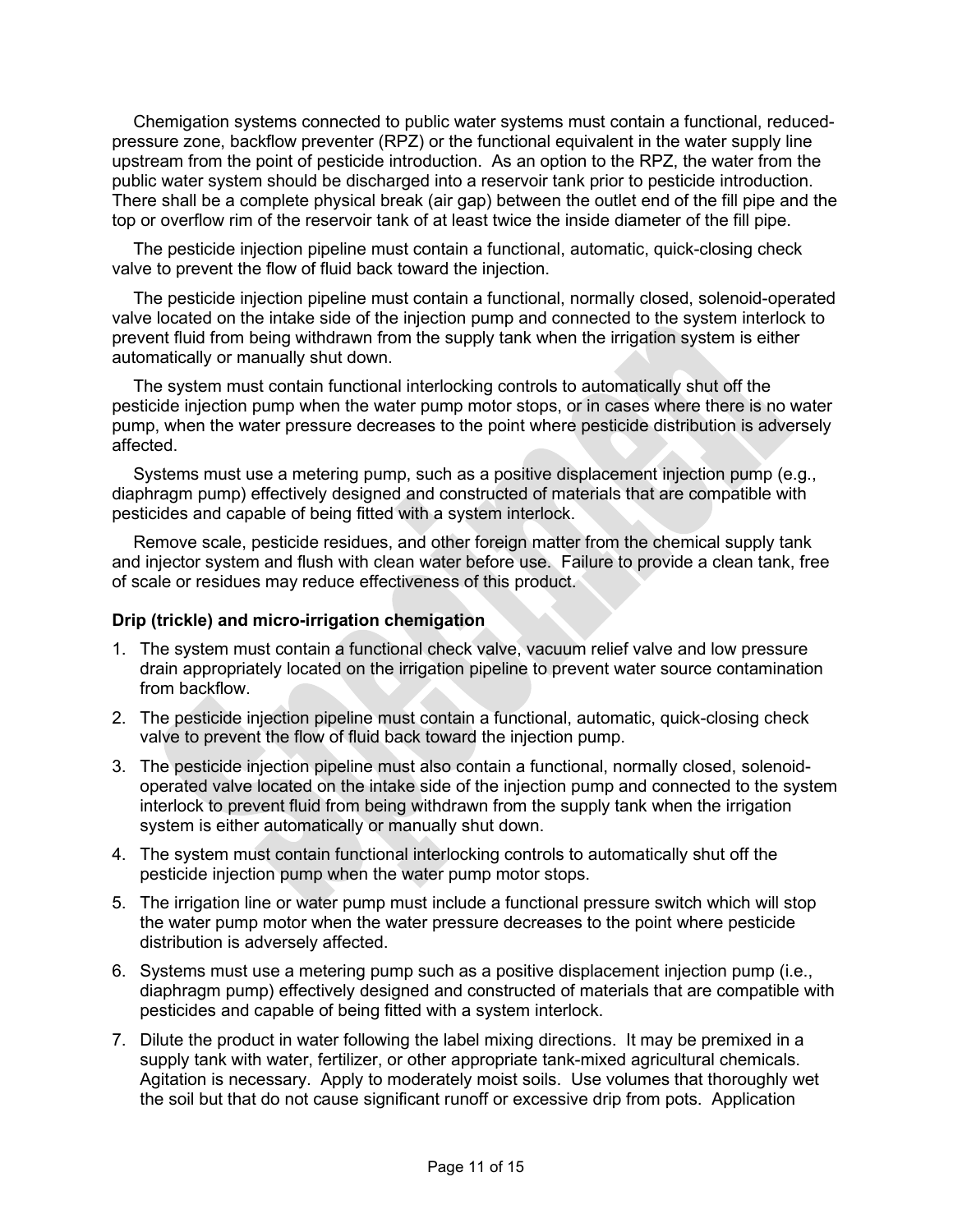should be continuous in sufficient water to apply the specified rate evenly to the entire treated area.

In some cases, tank mixing a pest control product with another pest control product or a fertilizer can result in biological effects that could include, but are not limited to: reduced pest efficacy or increased host crop injury. The user should contact Certis USA, LLC at 1-800- 847-5620 for information before mixing any pesticide or fertilizer that is not specifically recommended on this label.

#### **Sprinkler chemigation:**

- 1. The system must contain a functional check valve, vacuum relief valve, and low pressure drain appropriately located on the irrigation pipeline to prevent water source contamination from backflow.
- 2. The pesticide injection pipeline must contain a functional, automatic, quick-closing check valve to prevent the flow of fluid back toward the injection pump.
- 3. The pesticide injection pipeline must also contain a functional, normally closed, solenoidoperated valve located on the intake side of the injection pump and connected to the system interlock to prevent fluid from being withdrawn from the supply tank when the irrigation system is either automatically or manually shut down.
- 4. The system must contain functional interlocking controls to automatically shut off the pesticide injection pump when the water pump motor stops.
- 5. The irrigation line or water pump must include a functional pressure switch which will stop the water pump motor when the water pressure decreases to the point where pesticide distribution is adversely affected.
- 6. Systems must use a metering pump, such as a positive displacement injection pump (i.e., diaphragm pump) effectively designed and constructed of materials that are compatible with pesticides and capable of being fitted with a system interlock.
- 7. Dilute the product in water following the label mixing directions. It may be premixed in a supply tank with water, fertilizer or other appropriate tank-mixed agricultural chemicals. Agitation is necessary. Apply to moderately moist soils. Use volumes that thoroughly wet the soil but that do not cause significant runoff or excessive drip from pots. Application should be continuous in sufficient water to apply the specified rate evenly to the entire treated area.

In some cases, tank mixing a pest control product with another pest control product or a fertilizer can result in biological effects that could include, but are not limited to: reduced pest efficacy or increased host crop injury. The user should contact Certis USA, LLC at 1-800- 847-5620 for information before mixing any pesticide or fertilizer that is not specifically recommended on this label.

- **8.** DO NOT apply when wind speed causes non-uniform distribution and/or favours drift beyond the area intended for treatment.
- 9. DO NOT apply by chemigation if the area to be treated is within 100 metres of a residential area or park.

#### **PRECAUTIONS:**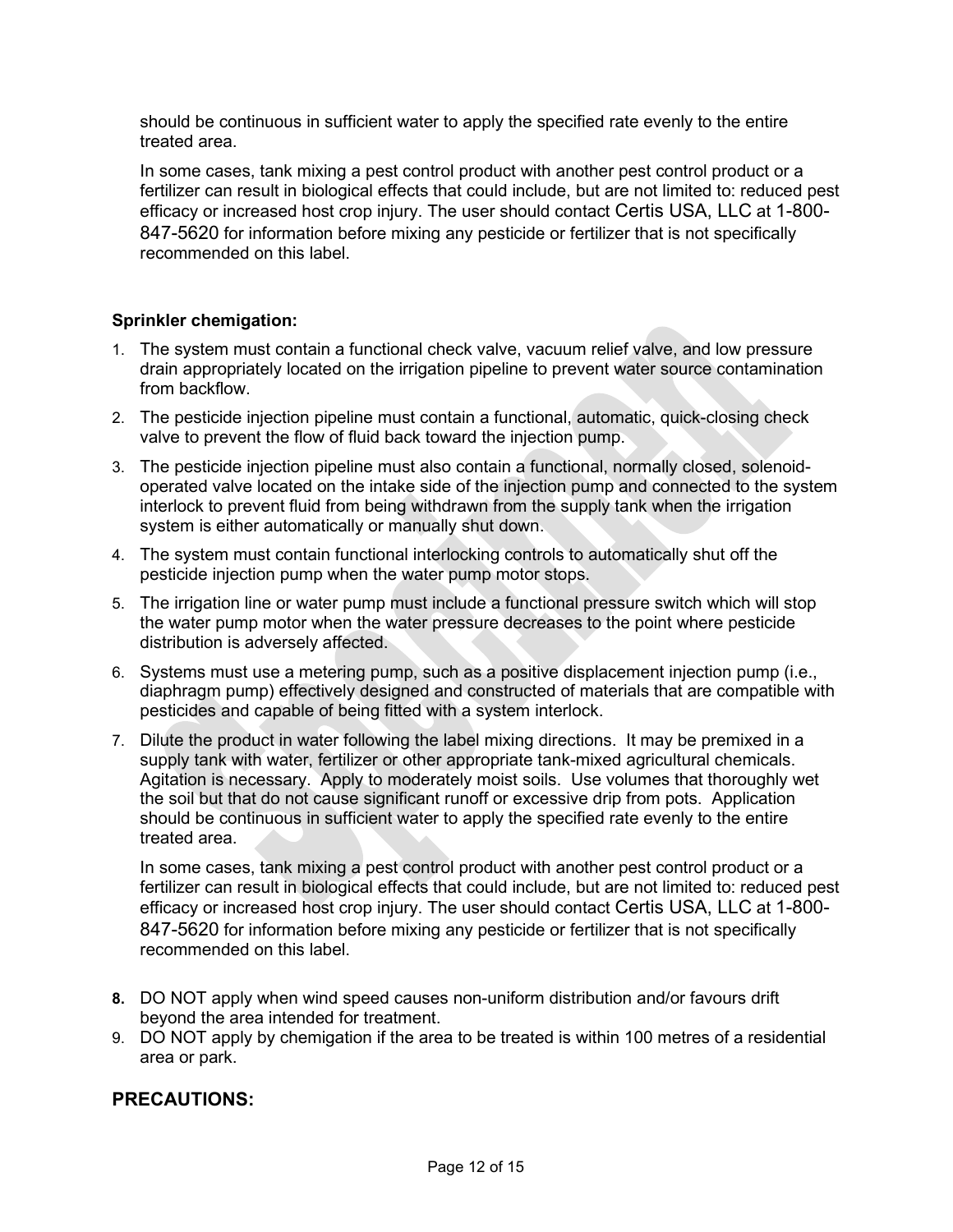KEEP OUT OF REACH OF CHILDREN. May cause sensitization. Avoid breathing spray mist. Avoid contact with skin, eyes and clothing.

Wear a long-sleeved shirt, long pants, shoes plus socks, waterproof gloves, as well as a NIOSH approved mist filtering mask or respirator with any N-95, P-95, or R-95 filter when mixing/loading, and application and during all clean-up and repair activities. Wash thoroughly with soap and water after handling the product. Remove contaminated clothing and follow manufacturer's directions for cleaning\maintaining personal protective equipment (PPE) before reuse. If no such instructions are available, use clothing detergent and hot water for cleaning all washable PPE. Keep and wash PPE separately from other laundry.

Apply only when the potential for drift to areas of human habitation or areas of human activity such as houses, cottages, schools and recreational areas is minimal. Take into consideration wind speed, wind direction, temperature inversions, application equipment and sprayer settings.

Keep unprotected persons out of treated areas until sprays have dried.

#### PRE-HARVEST INTERVAL:

Double Nickel LC can be applied up to the day of harvest except for foliar application on cannabis or hemp, which should be 3–4 weeks

#### **FIRST AID:**

*IF ON SKIN OR CLOTHING*: Take off contaminated clothing. Rinse skin with plenty of water for 15-20 minutes. Call a poison control center or doctor for treatment advice.

*IF SWALLOWED*: call a poison control centre or doctor immediately for treatment. Have person sip a glass of water if able to swallow. Do not induce vomiting unless told to do so by a poison control centre or doctor. Do not give anything by mouth to an unconscious person.

*IF IN EYES*: Hold eyes open and rinse slowly and gently with water for 15-20 minutes. Remove contact lenses, if present, after the first 5 minutes, then continue rinsing eye. Call a poison control center or doctor for treatment advice.

*IF INHALED*: Move person to fresh air. If person is not breathing, call 911 or an ambulance, then give artificial respiration, preferably by mouth-to-mouth if possible. Call a poison control center or doctor for further treatment advice.

Take container, label or product name and Pest Control Product Registration Number with you when seeking medical attention. Hot Line No.:1-800-255-3924 for additional information

TOXICOLOGICAL INFORMATION: Treat symptomatically.

#### **ENVIRONMENTAL PRECAUTIONS:**

To reduce runoff from treated areas into aquatic habitats, avoid application when heavy rain is forecast. Contamination of aquatic areas as a result of runoff may be reduced by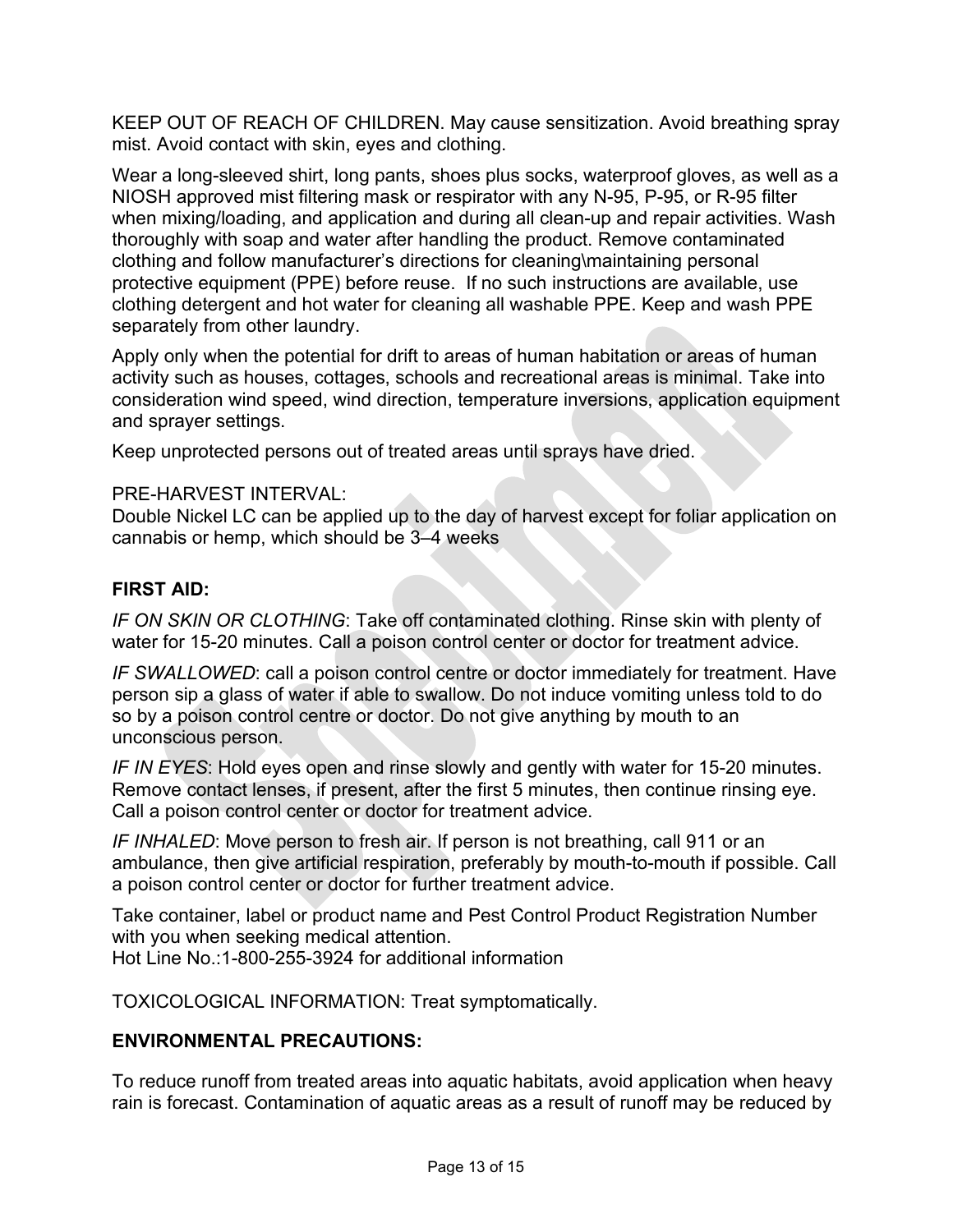including a vegetative strip between the treated are and the edge of the water body. For guidance contact the Provincial Regulatory Agency.

## **RESISTANCE-MANAGEMENT RECOMMENDATIONS**

For resistance management, DOUBLE NICKEL® LC contains a Group BM 02 fungicide/bactericide. Any fungal/bacterial population may contain individuals naturally resistant to DOUBLE NICKEL® LC and other Group BM 02 fungicides/bactericides. A gradual or total loss of pest control may occur over time if these fungicides/bactericides are used repeatedly in the same fields. Other resistance mechanisms that are not linked to site of action but specific for individual chemicals, such as enhanced metabolism, may also exist. Appropriate resistance-management strategies should be followed.

To delay fungicide/bactericide resistance:

- Where possible, rotate the use of DOUBLE NICKEL® LC or other Group BM 02 fungicides/bactericides with different groups that control the same pathogens.
- Use tank mixtures with fungicide/bactericides from a different group that are effective on the target pathogen when such use is permitted.
- Fungicide/bactericide use should be based on an integrated disease management program that includes scouting, historical information related to pesticide use and crop rotation and considers host plant resistance, impact of environmental conditions on disease development, disease thresholds, as well as cultural, biological and other chemical control practices.
- Where possible, make use of predictive disease models to effectively time fungicide/bactericide applications.
- Monitor treated fungal/bacterial populations for resistance development. Notify Certis USA LLC if reduced sensitivity of the pathogen to DOUBLE NICKEL® LC is suspected. If disease continues to progress after treatment with this product, do not increase the use rate. Discontinue use of this product, and switch to another fungicide/bactericide with a different site of action, if available.
- Contact your local extension specialist or certified crop advisors for any additional pesticide resistance-management and/or IPM recommendations for specific crops and pathogens.
- For further information and to report suspected resistance, contact Certis USA LLC at 1-800-847-5620.

## **STORAGE:**

Store unused product in original container, away from children and direct sunlight, at 4- 25°C for up to two years. DO NOT contaminate food/feed when storing this product.

## **DISPOSAL:**

DO NOT reuse this container for any purpose. This is a recyclable container, and is to be disposed of at a container collection site. Contact your local distributor/dealer or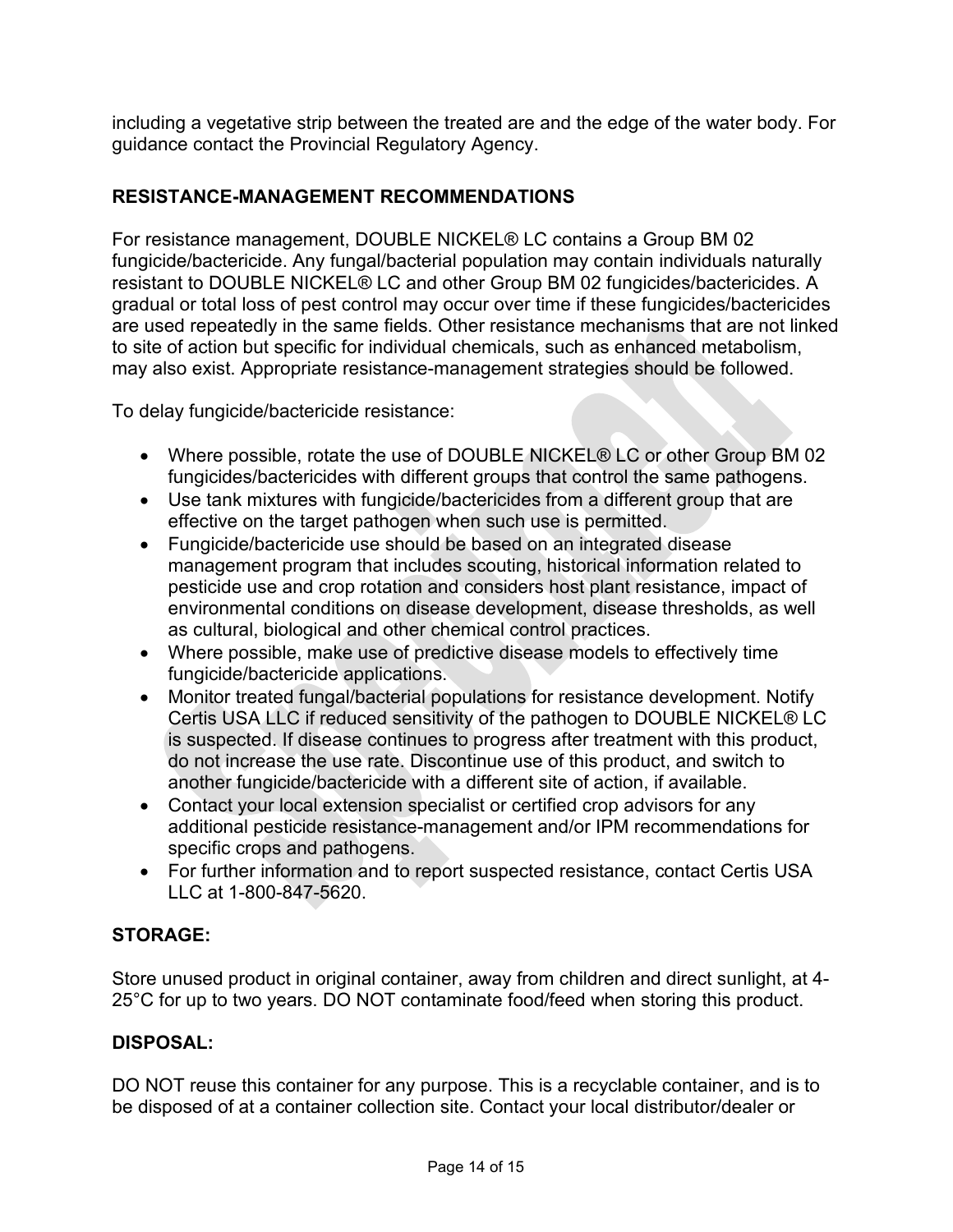municipality for the location of the nearest collection site. Before taking the container to the collection site.

- 1. Triple- or pressure-rinse the empty container. Add the rinsings to the spray mixture in the tank.
- 2. Make the empty, rinsed container unsuitable for further use.

If there is no container collection site in your area, dispose of the container in accordance with provincial requirements.

For information on disposal of unused, unwanted product, contact the manufacturer or the provincial regulatory agency. Contact the manufacturer and the provincial regulatory agency in case of a spill, and for clean-up of spills.

#### **NOTICE TO USER:**

This pest control product is to be used only in accordance with the directions on the label. It is an offense under the *Pest Control Products Act* to use this product in a way that is inconsistent with the directions on the label.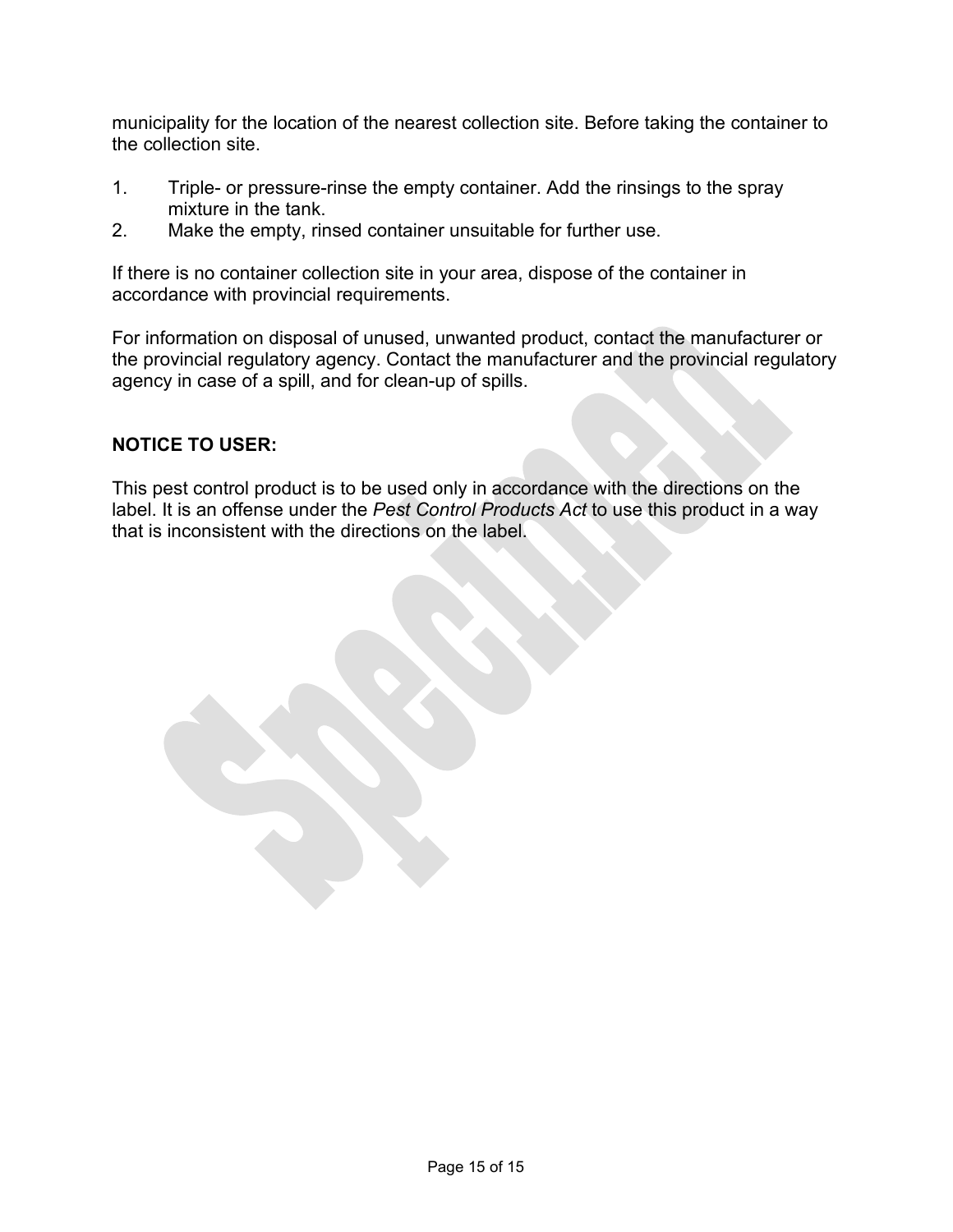PMRA Approved Label 2020-1077 2021-01-04

# **DOUBLE NICKELmd LC**

Biofongicide/bactéricide en suspension aqueuse



**Pour la répression de certaines maladies fongiques et bactériennes sur les cultures identifiées dans cette étiquette**

Organisme vivant

COMMERCIAL

**PRINCIPE ACTIF :** Souche D747 du *Bacillus amyloliquefaciens*…1×1010 spores/ml (minimum)

NUMÉRO D'ENREGISTREMENT 31887 LOI SUR LES PRODUITS ANTIPARASITAIRES

# **LIRE L'ÉTIQUETTE ET LE LIVRET AVANT D'UTILISER**

## SENSIBILISATEUR POTENTIEL

## **GARDER HORS DE LA PORTÉE DES ENFANTS**



Certis USA, L.L.C. 9145 Guilford Rd., Suite 175 Columbia, MD 21046 1-800-847-5620

VOLUME NET: 1-1000 LITRES Numéro de lot:

Date de fabrication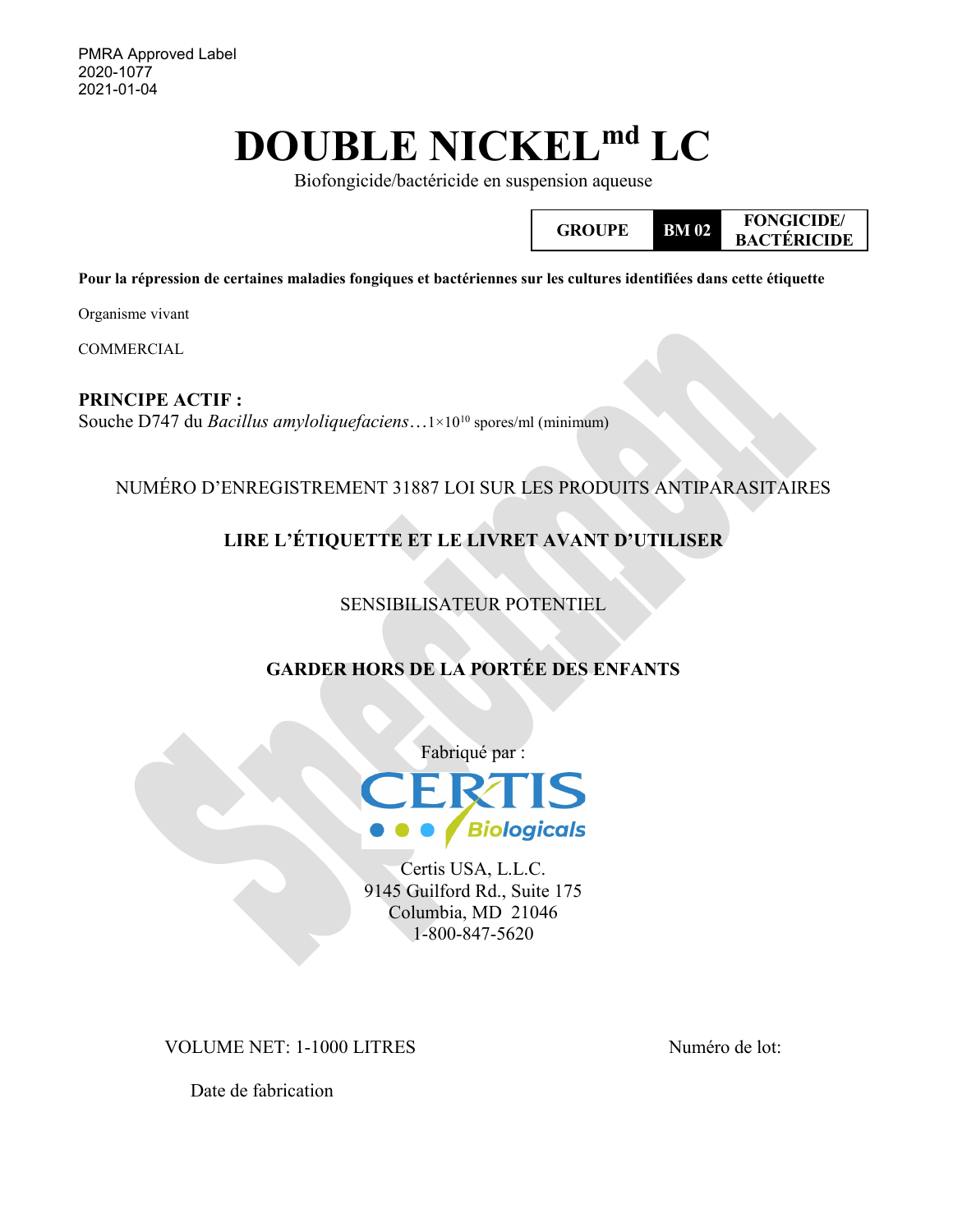## **INFORMATIONS GÉNÉRALES**

DOUBLE NICKELmd LC est un biopesticide préventif à large spectre pour la répression ou la répression partielle des maladies fongiques et bactériennes. L'ingrédient actif est une bactérie bénéfique, *Bacillus amyloliquefaciens*, souche D747, qui colonise la surface des plantes empêchant l'établissement de champignons et de bactéries causant des maladies.

DOUBLE NICKELmd LC peut être appliqué seul ou en rotation avec des fongicides chimiques en tant qu'outil pour la gestion intégrée des maladies dans les cultures agricoles. DOUBLE NICKELmd LC offre un outil précieux pour la gestion de la résistance aux fongicides chimiques grâce à ses modes d'action multiples et uniques.

On peut appliquer DOUBLE NICKEL<sup>md</sup> LC jusqu'au jour de la récolte et le jour de la récolte.

DOUBLE NICKELmd LC est particulièrement efficace lorsqu'il est appliqué en alternance avec les autres fongicides qui sont homologués pour l'usage ou le pathogène spécifique ou dans un programme de mélange en réservoir avec un fongicide étiqueté dans le cadre d'un programme de gestion de maladies. Mélanger seulement avec les fongicides avec un mode d'emploi qui n'empêche pas ce type de mélange. L'utilisation de DOUBLE NICKEL<sup>md</sup> LC avec les autres fongicides aidera à retarder le développement de la résistance à ces fongicides.

## **MODE D'EMPLOI**

GÉNÉRAL : Comme ce produit n'est pas homologué pour la suppression des ravageurs dans les systèmes aquatiques, NE PAS l'utiliser pour lutter contre les ravageurs aquatiques.

NE PAS contaminer les sources d'eau potable ou d'irrigation ou les habitats aquatiques par le nettoyage de l'équipement ou l'élimination des déchets.

NE PAS laisser les effluents ou le ruissellement des serres contenant ce produit de contaminer les lacs, les ruisseaux, les étangs ou autres systèmes aquatiques.

NE PAS appliquer par voie aérienne.

# **INSTRUCTIONS POUR LE MÉLANGE ET LA MANIPULATION**

Mélanger la quantité requise de DOUBLE NICKELmd LC dans l'eau en agitant suffisamment pour maintenir une suspension uniforme dans le réservoir de pulvérisation ou de mélange. Le réservoir devrait être nettoyé avant l'utilisation. Ne pas utiliser d'eau très alcaline ou très acide lors du mélange. Utiliser un agent tampon, si nécessaire, pour maintenir la neutralité (pH de 6 à 8) de l'eau dans le réservoir. Maintenir l'agitation pendant l'application. Appliquer immédiatement après avoir mélangé, ne pas laisser la suspension reposer toute la nuit.

## **MÉTHODES D'APPLICATION**

*Terrestre :* DOUBLE NICKELmd LC peut être appliqué à partir des équipements d'application au sol les plus couramment utilisés, tels que (mais ne se limitant pas à) : rampe de pulvérisation montée sur un tracteur, pulvérisateur pneumatique, pulvérisateur à grand dégagement, à buse unique, dorsal et autres pulvérisateurs à pression; des pulvérisateurs à buse unique ou à main; des roues hydrauliques et autres applicateurs par mouillage.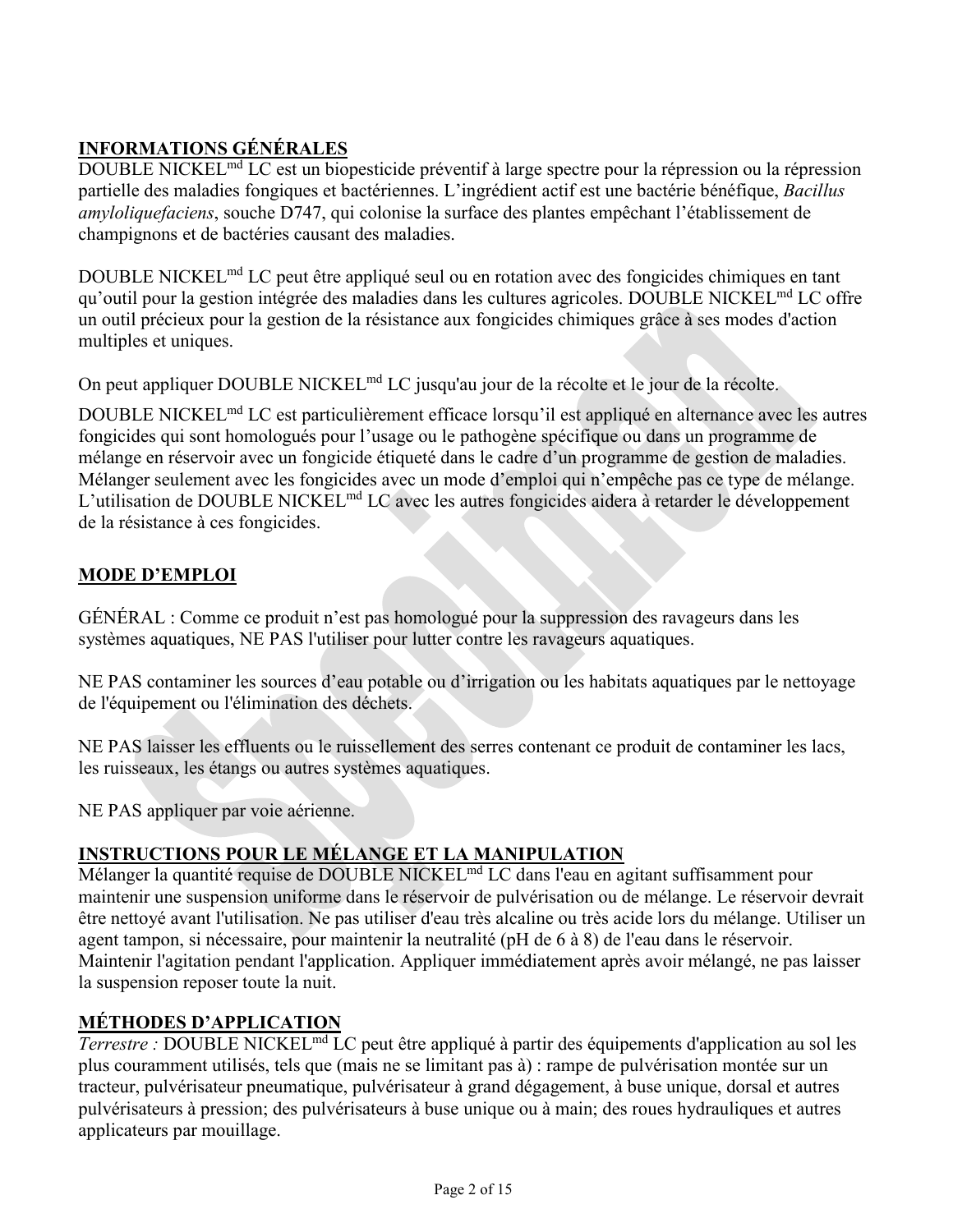*Chimigation :* DOUBLE NICKELmd LC peut être appliqué par des équipements d'irrigation de type goutte à goutte (filet) ou par aspersion. NE PAS appliquer ce produit avec tout autre type de système d'irrigation. Se reporter à la section intitulée « Instructions de chimigation » pour des instructions détaillées.

**Pour les cultures agricoles cultivées en plein air ou dans les serres à l'intérieur, les ombrières, ou d'autres structures couvertes comme indiqué dans les tableaux des modes d'emploi ci-dessous.**

| <b>CULTURES</b>                                                                                                         | <b>MALADIES/AGENTS</b><br>PATHOGÈNES RÉPRIMÉS                                                                                                                                                                                                                            | <b>TAUX</b><br><b>D'APPLICATION</b>        | <b>INFORMATIONS ADDITIONNELLES</b>                                                                                                                                                                                                                                                                                                                                                                                                                                                                                                                                                                                        |
|-------------------------------------------------------------------------------------------------------------------------|--------------------------------------------------------------------------------------------------------------------------------------------------------------------------------------------------------------------------------------------------------------------------|--------------------------------------------|---------------------------------------------------------------------------------------------------------------------------------------------------------------------------------------------------------------------------------------------------------------------------------------------------------------------------------------------------------------------------------------------------------------------------------------------------------------------------------------------------------------------------------------------------------------------------------------------------------------------------|
| <b>Bleuets</b>                                                                                                          | Pourriture sclérotique<br>(Monilinia vaccinii-<br>corymbosi)                                                                                                                                                                                                             | Application foliaire :<br>$2,5 - 5,0$ L/ha | Débuter les applications au débourrement et<br>répéter les applications à intervalle de 7 à 10<br>jours ou au besoin.<br>Sous une fréquence modérée à élevée de la<br>maladie, ou lorsque les conditions<br>environnementales et le stade des plantes sont<br>propices au développement rapide de la<br>maladie, utiliser la dose élevée (5,0 L/ha),<br>appliquer plus fréquemment (tous les 3 à 7<br>jours).                                                                                                                                                                                                             |
|                                                                                                                         | Pourriture grise botrytis et<br>pourriture du fruit<br>(Botrytis cinerea)                                                                                                                                                                                                | Application foliaire :<br>$2,5 - 5,0$ L/ha | Débuter les applications à titre préventif avant<br>l'apparition de la maladie, et répéter les<br>applications à intervalle de 3 à 10 jours ou au<br>besoin.<br>Sous une fréquence modérée à élevée de la<br>maladie, ou lorsque les conditions<br>environnementales et le stade des plantes sont<br>propices au développement rapide de la maladie,<br>utiliser la dose élevée (5,0 L/ha), appliquer plus<br>fréquemment (tous les 3 à 7 jours).                                                                                                                                                                         |
| Canola                                                                                                                  | Pourriture sclérotique/<br>moisissure blanche<br>(Sclerotinia sclerotiorum)                                                                                                                                                                                              | Application foliaire :<br>5 L/ha - 10 L/ha | Commencer l'application du produit lorsque la<br>floraison atteint 20 à 30 %. On peut effectuer un<br>deuxième traitement 7 à 10 jours plus tard quand la<br>floraison est à environ 50 % et avant une chute<br>importante des pétales, si les conditions demeurent<br>favorables au développement de la maladie.<br>*Sous une fréquence modérée à élevée de la<br>maladie, ou lorsque les conditions<br>environnementales et le stade des plantes sont<br>propices au développement rapide de la maladie,<br>utiliser les taux d'étiquettes plus élevés (10 L/ha),<br>appliquer plus fréquemment (tous les 3 à 7 jours). |
| <b>Chanvre</b> et<br>cannabis<br>(Cannabis sativa)<br>cultivés<br>commercialement<br>en plein champ et<br>à l'intérieur | Suppression partielle de la<br>Moisissure blanche<br>(Sclerotinia sclerotiorum)<br>Suppression de la<br>Moisissure grise Botrytis<br>(Botrytis cinerea)<br>Suppression partielle de<br>l'Oïdium<br>(Golovinomyces<br>cichoracearum sensu lato,<br>Podosphaera macularis) | Application foliaire :<br>$2,5 - 5,0$ L/ha | Stade de croissance : De la plantation /<br>repiquage jusqu'à maturité<br>Débuter les applications à titre préventif<br>lorsque les conditions sont favorables pour le<br>début de l'apparition de la maladie.<br>Assurer une couverture complète de la<br>pulvérisation.<br>Moisissure blanche et Moisissure grise<br>Botrytis : Répéter l'application tous les 3 à 14<br>jours, aussi longtemps que les conditions<br>favorisent le développement de la maladie.<br>Oïdium : Répéter l'application tous les 3 à 11<br>jours, aussi longtemps que les conditions<br>favorisent le développement de la maladie.           |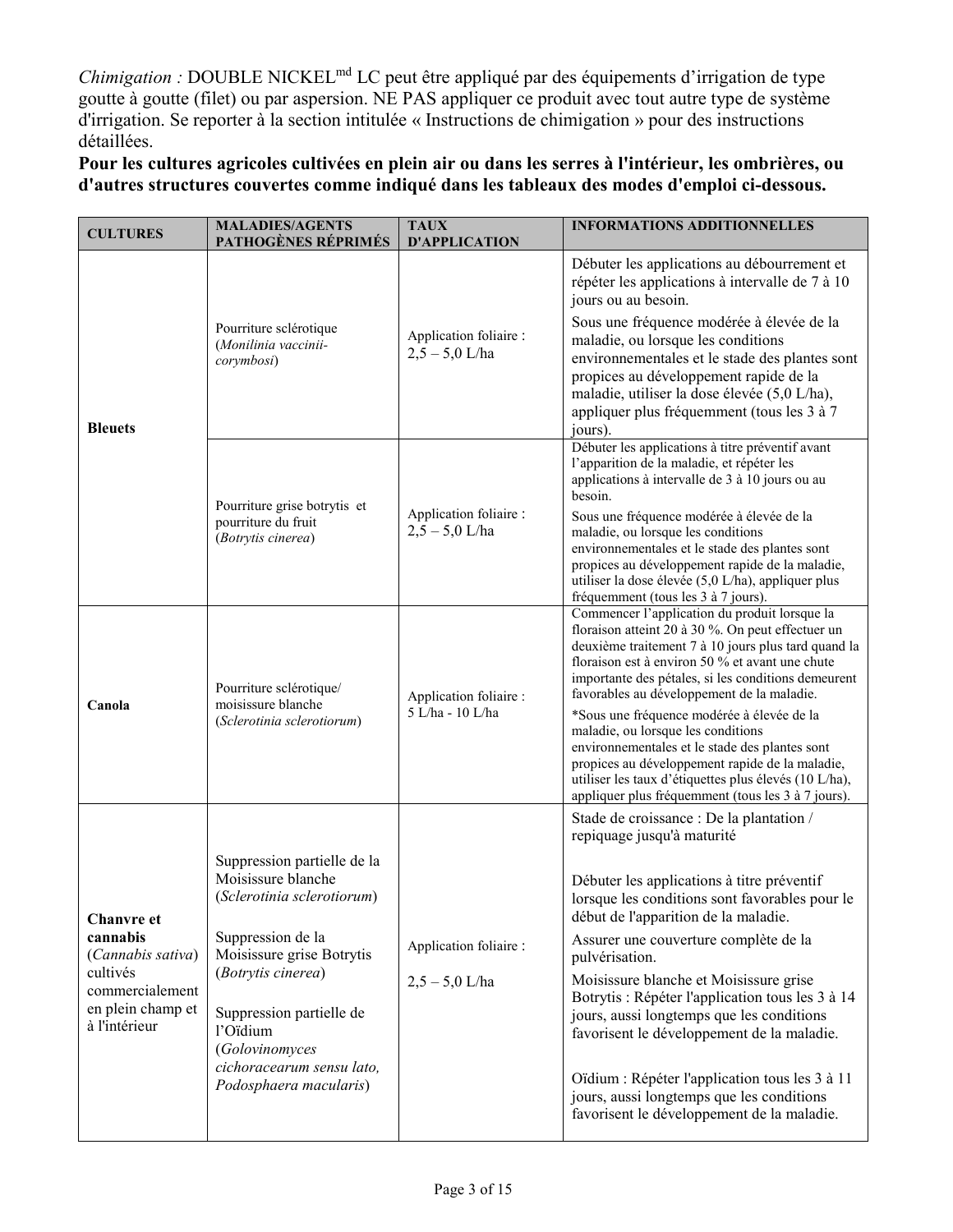|                                                                                                                                                                                                                                        |                                                                                                                           |                                                                                                               | Sous une fréquence modérée à élevée de la<br>maladie, ou lorsque les conditions<br>environnementales et le stade des plantes sont<br>propices au développement rapide de la<br>maladie, utiliser les taux d'étiquettes plus<br>élevés (5 L/ha), ou appliquer plus<br>fréquemment (tous les 3 à 7 jours)<br>On peut appliquer des doses réduites (2,5<br>L/ha) aux plantes de petite taille (par<br>exemple, plantes et boutures nouvellement<br>émergées ou transplantées)                                                                                                                                                                                                                                                                                   |
|----------------------------------------------------------------------------------------------------------------------------------------------------------------------------------------------------------------------------------------|---------------------------------------------------------------------------------------------------------------------------|---------------------------------------------------------------------------------------------------------------|--------------------------------------------------------------------------------------------------------------------------------------------------------------------------------------------------------------------------------------------------------------------------------------------------------------------------------------------------------------------------------------------------------------------------------------------------------------------------------------------------------------------------------------------------------------------------------------------------------------------------------------------------------------------------------------------------------------------------------------------------------------|
| Cucurbitacées<br>Concombres,<br>les courges<br>(tous les<br>types), les<br>cantaloups, les<br>melons<br>véritables, les<br>pastèques, et<br>les autres<br>melons(y)<br>compris les<br>cucurbitacées<br>cultivées pour<br>la production | Oïdium<br>Sphaerotheca fuliginea<br>(=Podosphaera xanthii)<br>Erysiphe cichoracearum<br>(=Golovinomyces<br>cichoracearum) | Application foliaire :<br>5 L/ha - 12,5 L/ha*<br>Basse fréquence de la<br>maladie:<br>$2,5$ L/ha - $5$ L/ha** | Stade de croissance : de la formation de fruits à la<br>fin de la maturité des cucurbitacées<br>Répéter l'application tous les 3 à 10 jours, aussi<br>longtemps que les conditions favorisent le<br>développement de la maladie.<br>*Sous une fréquence modérée à élevée de la<br>maladie, ou lorsque les conditions<br>environnementales et le stade des plantes sont<br>propices au développement rapide de la maladie,<br>utiliser les taux d'étiquettes plus élevés (5 L/ha -<br>12,5 L/ha), appliquer plus fréquemment (tous les 3<br>à 7 jours)<br>** On peut appliquer des doses réduites (2,5 L/ha<br>- 5 L/ha) aux plantes de petite taille (par exemple,<br>celles nouvellement émergées) ou lorsque les<br>conditions de la maladie sont faibles. |
| de semences).                                                                                                                                                                                                                          | Répression partielle de la<br>rouille phytophtoréenne au sol<br>(Phytophthora capsici)                                    | Application au sol:<br>$1 L/ha - 2,5 L/ha$                                                                    | Stade de croissance : De la plantation / repiquage<br>jusqu'à maturité<br>Pour les cultures repiquées: Faire des applications<br>préventives aux plants à repiquer dans la serre ou<br>la pépinière avant le repiquage. Voir les<br>instructions « application au sol » ci-dessous.<br>Pour les plantes cultivées à partir de semences :<br>Appliquer à la plantation, en suivant les<br>instructions ci-dessous pour « application en<br>bande/par sillons ». Voir les instructions<br>« application au sol » ci-dessous.<br>Des applications de suivi peuvent être faites à<br>intervalles de 2 à 4 semaines après la plantation ou<br>le repiquage.                                                                                                       |
| Légumes<br>fruits<br>tomates,<br>poivrons,<br>aubergines,<br>tomatillo, et<br>okra (y<br>compris ceux<br>cultivés pour la<br>production de<br>semences).                                                                               | Moisissure grise Botrytis<br>(Botrytis cinerea)                                                                           | Application foliaire :<br>6,25 L/ha - 18 L/ha *<br>Basse fréquence de la<br>maladie:<br>4,5 L/ha - 5 L/ha **  | Stade de croissance : de la floraison à la maturité<br>des fruits<br>Répéter l'application tous les 3 à 10 jours, aussi<br>longtemps que les conditions favorisent le<br>développement de la maladie.<br>*Sous une fréquence modérée à élevée de la<br>maladie, ou lorsque les conditions<br>environnementales et le stade des plantes sont<br>propices au développement rapide de la maladie,<br>utiliser les taux d'étiquettes plus élevés (6,25 L/ha -<br>$18$ L/ha)<br>** On peut appliquer des doses réduites (4,5 L/ha<br>$-5$ L/ha) aux plantes de petite taille (par exemple,<br>celles nouvellement émergées) ou lorsque les<br>conditions de la maladie sont faibles.                                                                              |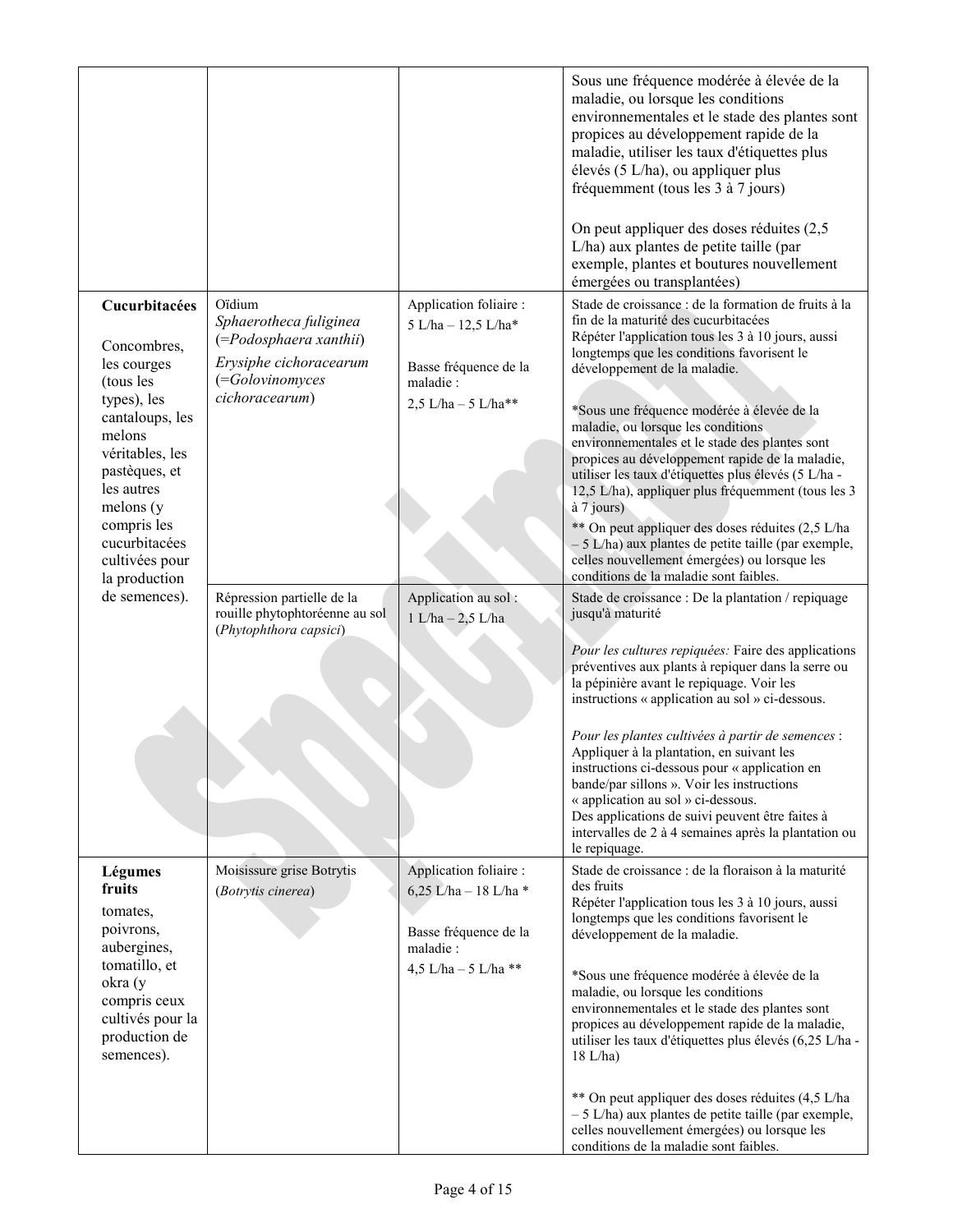|                | Brûlure alternarienne<br>(Alternaria solani)                                           | Application foliaire :<br>$2,5$ L/ha - 10 L/ha*                                                            | Stade de croissance : de la floraison à la<br>fructification<br>Répéter l'application tous les 3 à 10 jours, aussi<br>longtemps que les conditions favorisent le<br>développement de la maladie.<br>*Sous une fréquence modérée à élevée de la<br>maladie, ou lorsque les conditions<br>environnementales et le stade des plantes sont<br>propices au développement rapide de la maladie,<br>utiliser les taux d'étiquettes plus élevés (2,5 L/ha -<br>10 L/ha), appliquer plus fréquemment (tous les 3 à<br>7 jours)<br>** On peut appliquer des doses réduites (2,5 L/ha<br>- 5 L/ha) aux plantes de petite taille (par exemple,<br>celles nouvellement émergées) ou lorsque les<br>conditions de la maladie sont faibles. |
|----------------|----------------------------------------------------------------------------------------|------------------------------------------------------------------------------------------------------------|------------------------------------------------------------------------------------------------------------------------------------------------------------------------------------------------------------------------------------------------------------------------------------------------------------------------------------------------------------------------------------------------------------------------------------------------------------------------------------------------------------------------------------------------------------------------------------------------------------------------------------------------------------------------------------------------------------------------------|
|                | Répression partielle de la<br>rouille phytophtoréenne au sol<br>(Phytophthora capsici) | Application au sol:<br>$0,5$ L/ha $- 2,5$ L/ha                                                             | Stade de croissance : De la plantation / repiquage<br>jusqu'à maturité<br>Pour les cultures repiquées: Faire des applications<br>préventives aux plants à repiquer dans la serre ou<br>la pépinière avant le repiquage. Voir les                                                                                                                                                                                                                                                                                                                                                                                                                                                                                             |
|                |                                                                                        |                                                                                                            | instructions « application au sol » ci-dessous.<br>Pour les plantes cultivées à partir de semences :<br>Appliquer à la plantation, en suivant les<br>instructions ci-dessous pour « application en<br>bande/par sillons ». Voir les instructions<br>« application au sol » ci-dessous.<br>Des applications de suivi peuvent être faites à<br>intervalles de 2 à 4 semaines après la plantation ou<br>le repiquage.                                                                                                                                                                                                                                                                                                           |
| <b>Raisins</b> | Oïdium<br>(Erysiphe necator,<br>(anciennement Uncinula)<br>necator)                    | Application foliaire :<br>5 L/ha - 10 L/ha *<br>Basse fréquence de la<br>maladie :<br>2,5 L/ha - 5 L/ha ** | Voir les « instructions foliaires » ci-dessous.<br>Commencer les applications lorsque les nouvelles<br>pousses sont 1-3 cm de long.<br>Répéter à 6-10 cm, 18-20 cm, puis à intervalles de<br>7-10 jours aussi longtemps que les conditions de la<br>maladie persistent.                                                                                                                                                                                                                                                                                                                                                                                                                                                      |
|                |                                                                                        |                                                                                                            | *Sous une fréquence modérée à élevée de la<br>maladie, ou lorsque les conditions<br>environnementales et le stade des plantes sont<br>propices au développement rapide de la maladie,<br>utiliser les taux d'étiquettes plus élevés (5 L/ha - 10<br>L/ha), appliquer plus fréquemment (tous les 3 à 7<br>jours)                                                                                                                                                                                                                                                                                                                                                                                                              |
|                |                                                                                        |                                                                                                            | ** On peut appliquer des doses réduites (2,5 L/ha<br>$-5$ L/ha) aux plantes de petite taille (par exemple,<br>celles nouvellement émergées) ou lorsque les<br>conditions de la maladie sont faibles.                                                                                                                                                                                                                                                                                                                                                                                                                                                                                                                         |
|                | Moisissure grise Botrytis<br>(Botrytis cinerea)                                        | Application foliaire :<br>6,25 L/ha - 25 L/ha *                                                            | Voir les « instructions foliaires » ci-dessous.<br>Appliquer à la floraison, avant la fermeture de la<br>grappe, à la véraison et avant la récolte.                                                                                                                                                                                                                                                                                                                                                                                                                                                                                                                                                                          |
|                |                                                                                        | Basse fréquence de la<br>maladie :<br>3 L/ha - 6,25 L/ha **                                                | Répéter l'application tous les 3 à 10 jours tant que<br>les conditions favorisent le développement de la<br>maladie.<br>*Sous une fréquence modérée à élevée de la<br>maladie, ou lorsque les conditions<br>environnementales et le stade des plantes sont                                                                                                                                                                                                                                                                                                                                                                                                                                                                   |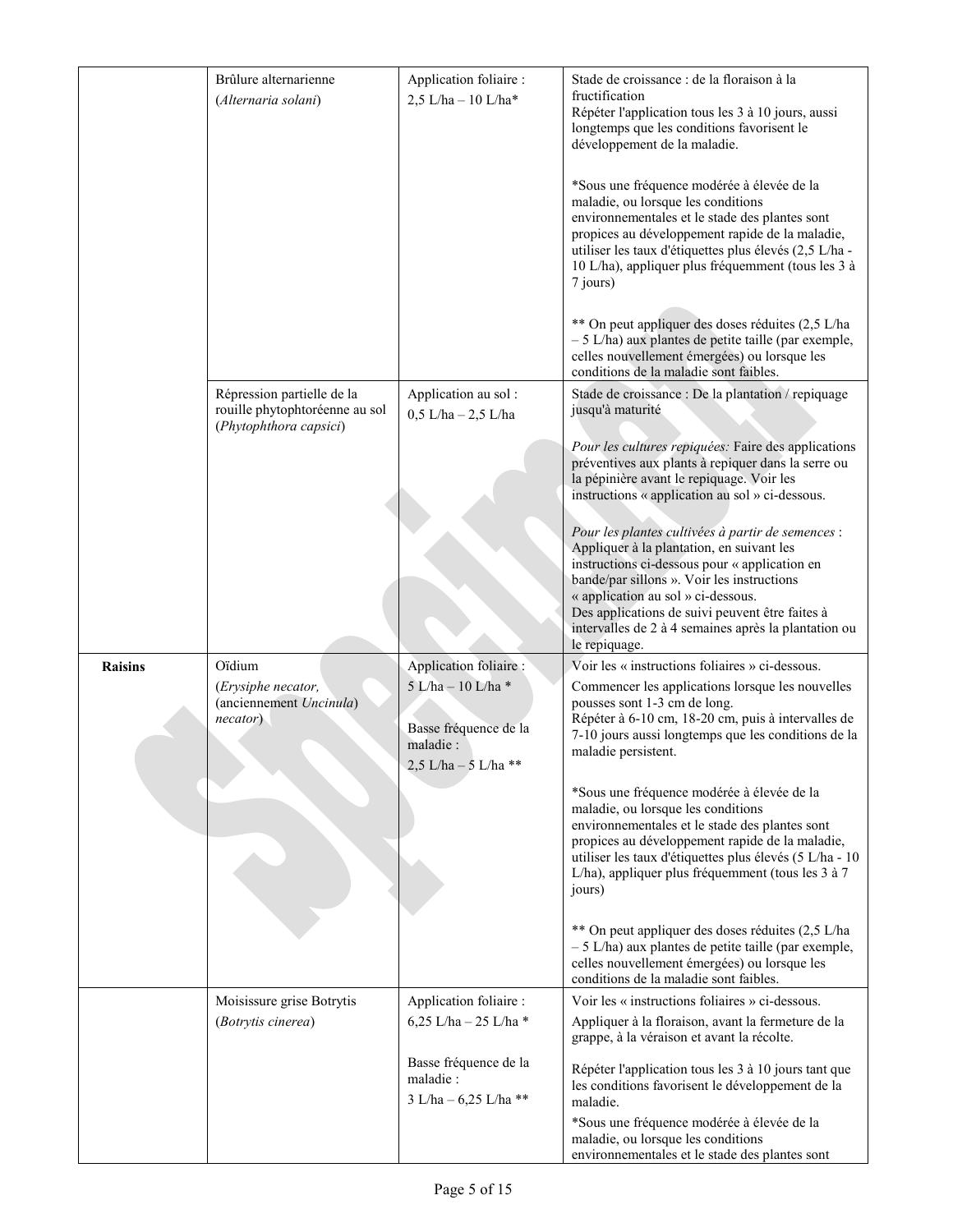|                                                                                                                    |                                                                            |                                                                  | propices au développement rapide de la maladie,<br>utiliser les taux d'étiquettes plus élevés (6,25 L/ha -<br>25 L/ha), appliquer plus fréquemment (tous les 3 à<br>7 jours)<br>** On peut appliquer des doses réduites (3 L/ha –<br>6,25 L/ha) aux plantes de petite taille (par<br>exemple, celles nouvellement émergées) ou<br>lorsque les conditions de la maladie sont faibles.                                                                                                 |
|--------------------------------------------------------------------------------------------------------------------|----------------------------------------------------------------------------|------------------------------------------------------------------|--------------------------------------------------------------------------------------------------------------------------------------------------------------------------------------------------------------------------------------------------------------------------------------------------------------------------------------------------------------------------------------------------------------------------------------------------------------------------------------|
| Laitue<br>(Variétés de tête<br>et de feuilles, y<br>compris celles<br>destinées à la<br>production de<br>semences) | Mildiou<br>(Bremia lactucae)                                               | Application foliaire :<br>5 L/ha - 12,5 L/ha *                   | Stade de croissance : Débuter les applications à<br>titre préventif lorsque les conditions sont<br>favorables pour le début de l'apparition de la<br>maladie.<br>Répéter l'application tous les 7 à 10 jours, aussi<br>longtemps que les conditions favorisent le<br>développement de la maladie.                                                                                                                                                                                    |
|                                                                                                                    | Pourriture sclérotique<br>(Sclerotinia minor, Sclerotinia<br>sclerotiorum) | Application foliaire :<br>5 L/ha - 12,5 L/ha *                   | Stade de croissance : De la plantation à la<br>formation de la tête de laitue.                                                                                                                                                                                                                                                                                                                                                                                                       |
|                                                                                                                    |                                                                            | Basse fréquence de la<br>maladie :                               | Répéter l'application tous les 3 à 10 jours aussi<br>longtemps que les conditions favorisent le<br>développement de la maladie.                                                                                                                                                                                                                                                                                                                                                      |
|                                                                                                                    |                                                                            | $1 L/ha - 5 L/ha **$<br>Application au sol:<br>1 L/ha - 2,5 L/ha | *Sous une fréquence modérée à élevée de la<br>maladie, ou lorsque les conditions<br>environnementales et le stade des plantes sont<br>propices au développement rapide de la maladie,<br>utiliser les taux d'étiquettes plus élevés (5 L/ha -<br>12,5 L/ha), appliquer plus fréquemment (tous les 3<br>à 7 jours)                                                                                                                                                                    |
|                                                                                                                    |                                                                            |                                                                  | ** On peut appliquer des doses réduites (1 L/ha -<br>5 L/ha) aux plantes de petite taille (par exemple,<br>celles nouvellement émergées) ou lorsque les<br>conditions de la maladie sont faibles.                                                                                                                                                                                                                                                                                    |
|                                                                                                                    |                                                                            |                                                                  | Voir les instructions « application du sol » ci-<br>dessous.<br>Appliquer lors de ou après la plantation (mais<br>avant la levée des plantes) comme traitement de<br>semences en ligne (voir les instructions «<br>application en bande/par sillons » ci-dessous).<br>Alternativement, appliquer au lit de semences par<br>chimigation en irrigation aérienne avec de l'eau de<br>germination (voir « instructions de chimigation »                                                  |
|                                                                                                                    |                                                                            |                                                                  | pour plus d'informations).<br>Faire une deuxième application à l'amincissement<br>ou à la récolte dans suffisamment d'eau et de avec<br>plusieurs buses pour assurer une couverture<br>complète des feuilles inférieures et la surface du<br>sol environnant.<br>L'incorporation à l'aide d'une faible irrigation<br>après l'application peut améliorer le contrôle de la<br>maladie.<br>Répéter à intervalles de 10-14 jours si les<br>conditions favorisant la maladie persistent. |
| Fruits à pépins<br>pomme, poire,<br>pommette, coing                                                                | Brûlure bactérienne<br>(Erwinia amylovora)                                 | Application foliaire :<br>5 L/ha - 7,5 L/ha                      | Stade de croissance : Du début de la floraison à la<br>fin de la floraison<br>Commencer les applications lorsque les fleurs sont<br>à 1-5 % ouvertes et répéter tous les 3-7 jours tant<br>que nécessaire jusqu'à la chute des pétales, lorsque<br>les intervalles peuvent être augmentés à 7 jours.                                                                                                                                                                                 |
|                                                                                                                    |                                                                            |                                                                  | DOUBLE NICKEL <sup>md</sup> LC peut également être<br>utilisé dans des applications « de pulvérisation de<br>couverture » en été pour gérer la phase de la<br>brûlure des pousses par la brûlure bactérienne.                                                                                                                                                                                                                                                                        |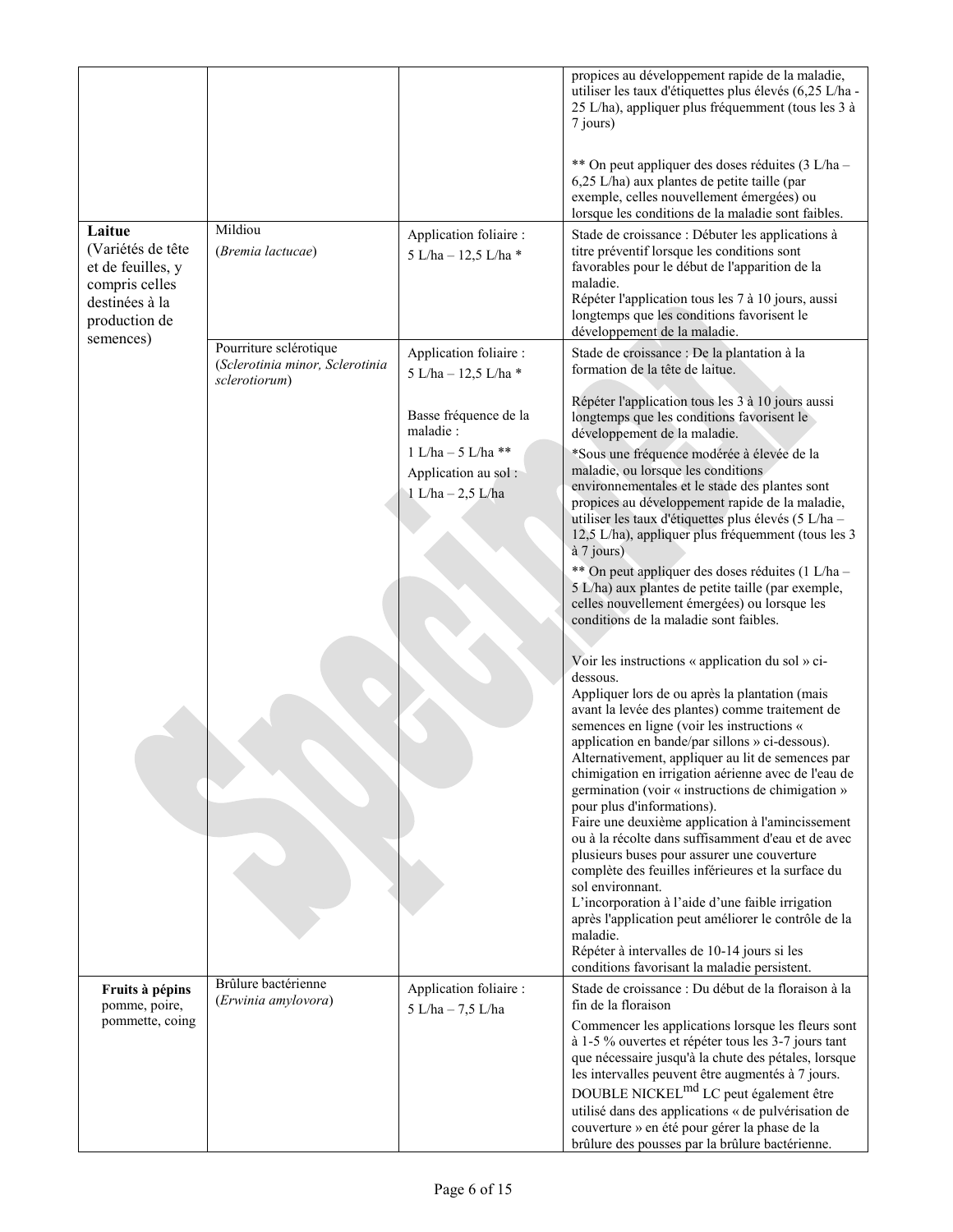|                    |                                                     | Peut-être mélangé avec des fongicides au cuivre<br>pour améliorer la suppression.                           |                                                                                                                                                                                                                                                                                                                                                                                                                                 |  |  |  |
|--------------------|-----------------------------------------------------|-------------------------------------------------------------------------------------------------------------|---------------------------------------------------------------------------------------------------------------------------------------------------------------------------------------------------------------------------------------------------------------------------------------------------------------------------------------------------------------------------------------------------------------------------------|--|--|--|
| Pommes de<br>terre | Moisissure blanche<br>(Sclerotinia sclerotiorum)    | Application foliaire :<br>5 L/ha - 12,5 L/ha *<br>Basse fréquence de la<br>maladie:<br>$1$ L/ha - 5 L/ha ** | Stade de croissance : Débuter les applications à<br>titre préventif lorsque les conditions sont<br>favorables pour le début de l'apparition de la<br>maladie.<br>Répéter l'application tous les 3 à 10 jours, aussi<br>longtemps que les conditions favorisent le<br>développement de la maladie.<br>*Sous une fréquence modérée à élevée de la<br>maladie, ou lorsque les conditions                                           |  |  |  |
|                    |                                                     |                                                                                                             | environnementales et le stade des plantes sont<br>propices au développement rapide de la maladie,<br>utiliser les taux d'étiquettes plus élevés (5 L/ha -<br>12,5 L/ha), appliquer plus fréquemment (tous les 3<br>à 7 jours)<br>** On peut appliquer des doses réduites (1 L/ha -<br>5 L/ha) aux plantes de petite taille (par exemple,                                                                                        |  |  |  |
|                    |                                                     |                                                                                                             | celles nouvellement émergées) ou lorsque les<br>conditions de la maladie sont faibles.                                                                                                                                                                                                                                                                                                                                          |  |  |  |
|                    | Brûlure alternarienne<br>(Alternaria solani)        | Application foliaire :<br>2,5 L/ha - 10 L/ha *                                                              | Stade de croissance : début de la couverture<br>végétale à la formation du tubercule                                                                                                                                                                                                                                                                                                                                            |  |  |  |
|                    |                                                     |                                                                                                             | Répéter l'application tous les 3 à 10 jours, aussi<br>longtemps que les conditions favorisent le<br>développement de la maladie.                                                                                                                                                                                                                                                                                                |  |  |  |
|                    |                                                     |                                                                                                             | *Sous une fréquence modérée à élevée de la<br>maladie, ou lorsque les conditions<br>environnementales et le stade des plantes sont<br>propices au développement rapide de la maladie,<br>utiliser les taux d'étiquettes plus élevés (2,5 L/ha -<br>10 L/ha), appliquer plus fréquemment (tous les 3 à<br>7 jours)                                                                                                               |  |  |  |
|                    |                                                     |                                                                                                             | ** On peut appliquer des doses réduites (2,5 L/ha<br>$-5$ L/ha) aux plantes de petite taille (par exemple,<br>celles nouvellement émergées) ou lorsque les<br>conditions de la maladie sont faibles.                                                                                                                                                                                                                            |  |  |  |
|                    | <b>Chancre Rhizoctonien</b><br>(Rhizoctonia solani) | Application au sol:<br>$1$ L/ha $-$ 5 L/ha                                                                  | Appliquer à la plantation, en suivant les<br>instructions pour « application en bande/par<br>sillons » ci-dessous.                                                                                                                                                                                                                                                                                                              |  |  |  |
| Fève de soja       | Moisissure blanche<br>(Sclerotinia sclerotiorum)    | Application foliaire :<br>2,5 L/ha - 10 L/ha *                                                              | Stade de croissance : Depuis le début de la<br>floraison à la formation des gousses                                                                                                                                                                                                                                                                                                                                             |  |  |  |
|                    |                                                     |                                                                                                             | Répéter l'application tous les 3 à 10 jours, aussi<br>longtemps que les conditions favorisent le<br>développement de la maladie.                                                                                                                                                                                                                                                                                                |  |  |  |
|                    |                                                     |                                                                                                             | *Sous une fréquence modérée à élevée de la<br>maladie, ou lorsque les conditions<br>environnementales et le stade des plantes sont<br>propices au développement rapide de la maladie,<br>utiliser les taux d'étiquettes plus élevés (2,5 L/ha -<br>10 L/ha), appliquer plus fréquemment (tous les 3 à<br>7 jours)<br>** On peut appliquer des doses réduites (2,5 L/ha<br>$-5$ L/ha) aux plantes de petite taille (par exemple, |  |  |  |
|                    |                                                     |                                                                                                             | celles nouvellement émergées) ou lorsque les<br>conditions de la maladie sont faibles.                                                                                                                                                                                                                                                                                                                                          |  |  |  |
| <b>Fraises</b>     | Oïdium<br>(Sphaerotheca macularis)                  | Application foliaire :<br>5 L/ha - 12,5 L/ha *                                                              | Stade de croissance : Lors de ou juste avant la<br>floraison jusqu'à la maturité des fruits                                                                                                                                                                                                                                                                                                                                     |  |  |  |
|                    |                                                     | Basse fréquence de la<br>maladie:                                                                           | Répéter l'application tous les 3 à 10 jours, aussi<br>longtemps que les conditions favorisent le<br>développement de la maladie.                                                                                                                                                                                                                                                                                                |  |  |  |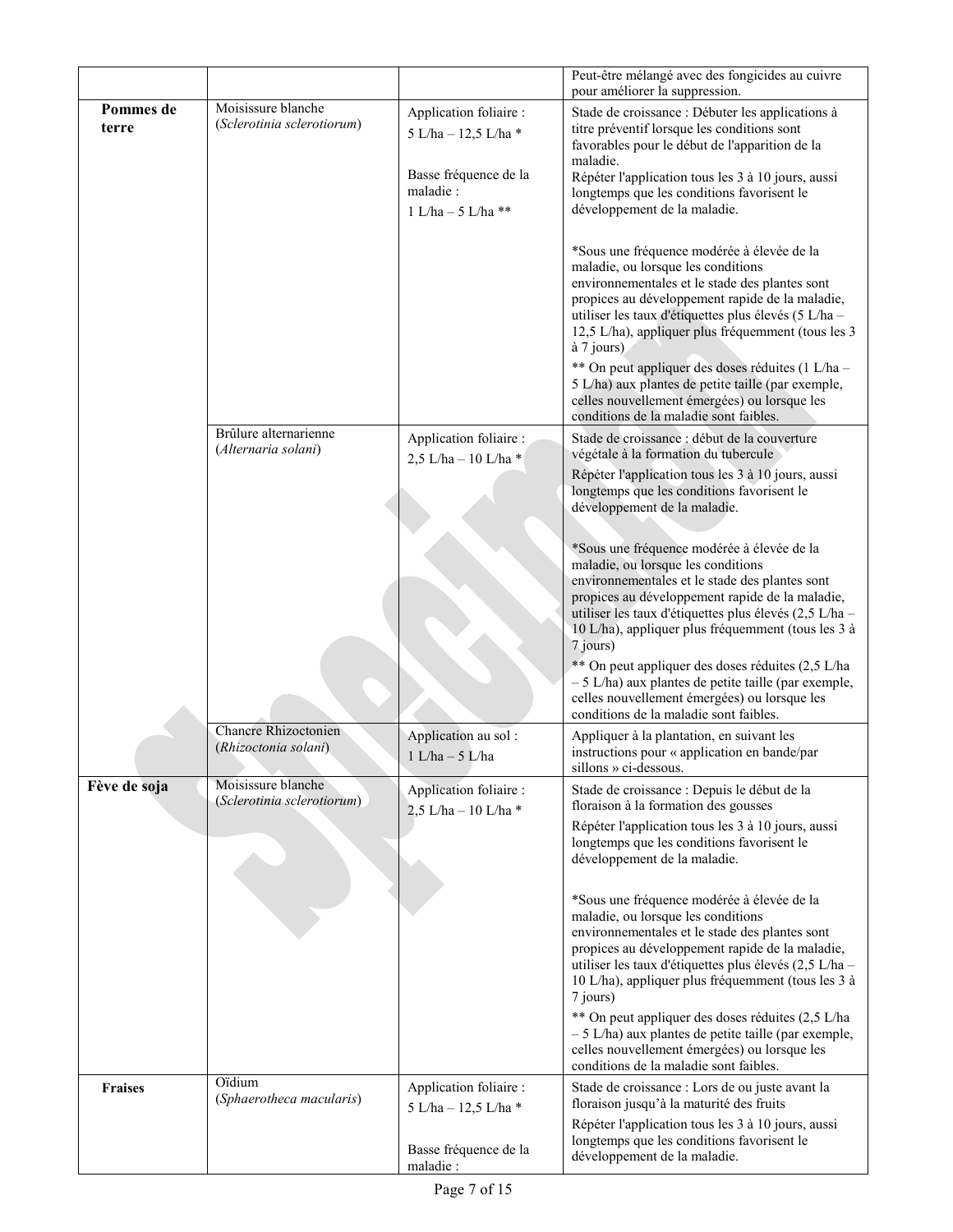|                                                 | 2.5 L/ha $-$ 5 L/ha **                                     | *Sous une fréquence modérée à élevée de la<br>maladie, ou lorsque les conditions<br>environnementales et le stade des plantes sont<br>propices au développement rapide de la maladie,<br>utiliser les taux d'étiquettes plus élevés (5 L/ha -<br>12,5 L/ha), appliquer plus fréquemment (tous les 3<br>$\hat{a}$ 7 jours)<br>** On peut appliquer des doses réduites (2,5 L/ha<br>$-5$ L/ha) aux plantes de petite taille (par exemple,<br>celles nouvellement émergées) ou lorsque les |
|-------------------------------------------------|------------------------------------------------------------|-----------------------------------------------------------------------------------------------------------------------------------------------------------------------------------------------------------------------------------------------------------------------------------------------------------------------------------------------------------------------------------------------------------------------------------------------------------------------------------------|
| Moisissure grise Botrytis<br>(Botrytis cinerea) | Application foliaire :<br>5 L/ha - 12,5 L/ha *             | conditions de la maladie sont faibles.<br>Stade de croissance : Lors de ou juste avant la<br>floraison jusqu'à la maturité des fruits                                                                                                                                                                                                                                                                                                                                                   |
|                                                 | Basse fréquence de la<br>maladie:<br>$3$ L/ha $-5$ L/ha ** | Répéter l'application tous les 3 à 10 jours, aussi<br>longtemps que les conditions favorisent le<br>développement de la maladie.<br>*Sous une fréquence modérée à élevée de la<br>maladie, ou lorsque les conditions<br>environnementales et le stade des plantes sont<br>propices au développement rapide de la maladie,<br>utiliser les taux d'étiquettes plus élevés (5 L/ha -<br>12,5 L/ha), appliquer plus fréquemment (tous les 3<br>$\hat{a}$ 7 jours)                           |
|                                                 |                                                            | ** On peut appliquer des doses réduites (3 L/ha -<br>5 L/ha) aux plantes de petite taille (par exemple,<br>celles nouvellement émergées) ou lorsque les<br>conditions de la maladie sont faibles.                                                                                                                                                                                                                                                                                       |

#### **Application foliaire** *: Pour la répression des maladies du feuillage, des fleurs, des fruits ou autres parties hors-sol des plantes :*

Mélanger dans l'eau et appliquer en pulvérisation au taux identifié de **DOUBLE NICKEL**md **LC par hectare** (reportez-vous à la dose d'application spécifique à la culture dans le tableau ci-dessus) dans suffisamment d'eau pour assurer une couverture complète du couvert végétal avec un ruissellement minimal. Appliquer de façon préventive. Commencer les applications à l'émergence de la culture, au repiquage, ou lorsque les conditions sont propices au développement de la maladie. Répéter l'application aussi longtemps que les conditions favorisent le développement de la maladie. Consulter le tableau d'utilisation pour connaître les intervalles de réapprovisionnement pour les cultures et les maladies.

On peut appliquer des doses réduites (reportez-vous à la dose d'application spécifique à la culture dans le tableau ci-dessus) aux plantes de petite taille (par exemple, celles nouvellement émergées) ou lorsque les conditions de la maladie sont faibles, lorsqu'indiqué. Sous une fréquence modérée à élevée de la maladie, ou lorsque les conditions environnementales et le stade de la plante sont propices au développement rapide de la maladie, utiliser des taux d'étiquettes plus élevés (reportez-vous à la dose d'application spécifique à la culture dans le tableau ci-dessus), appliquer plus fréquemment si une plage d'intervalles d'application est indiquée.

**Application au sol** : *Pour la prévention ou la répression des maladies transmises par le sol :* Appliquer DOUBLE NICKEL<sup>md</sup> LC comme traitement préventif par une ou plusieurs des méthodes suivantes :

• Bassinage du sol appliqué aux plants à repiquer en serre ou en pépinière avant le repiquage : Mélanger 0,25 à 1,0 litre de DOUBLE NICKELmd LC pour 100 litres d'eau et appliquer en mouillage ou pulvérisation grossière au milieu de croissance dans des plats, des plateaux, ou autres récipients.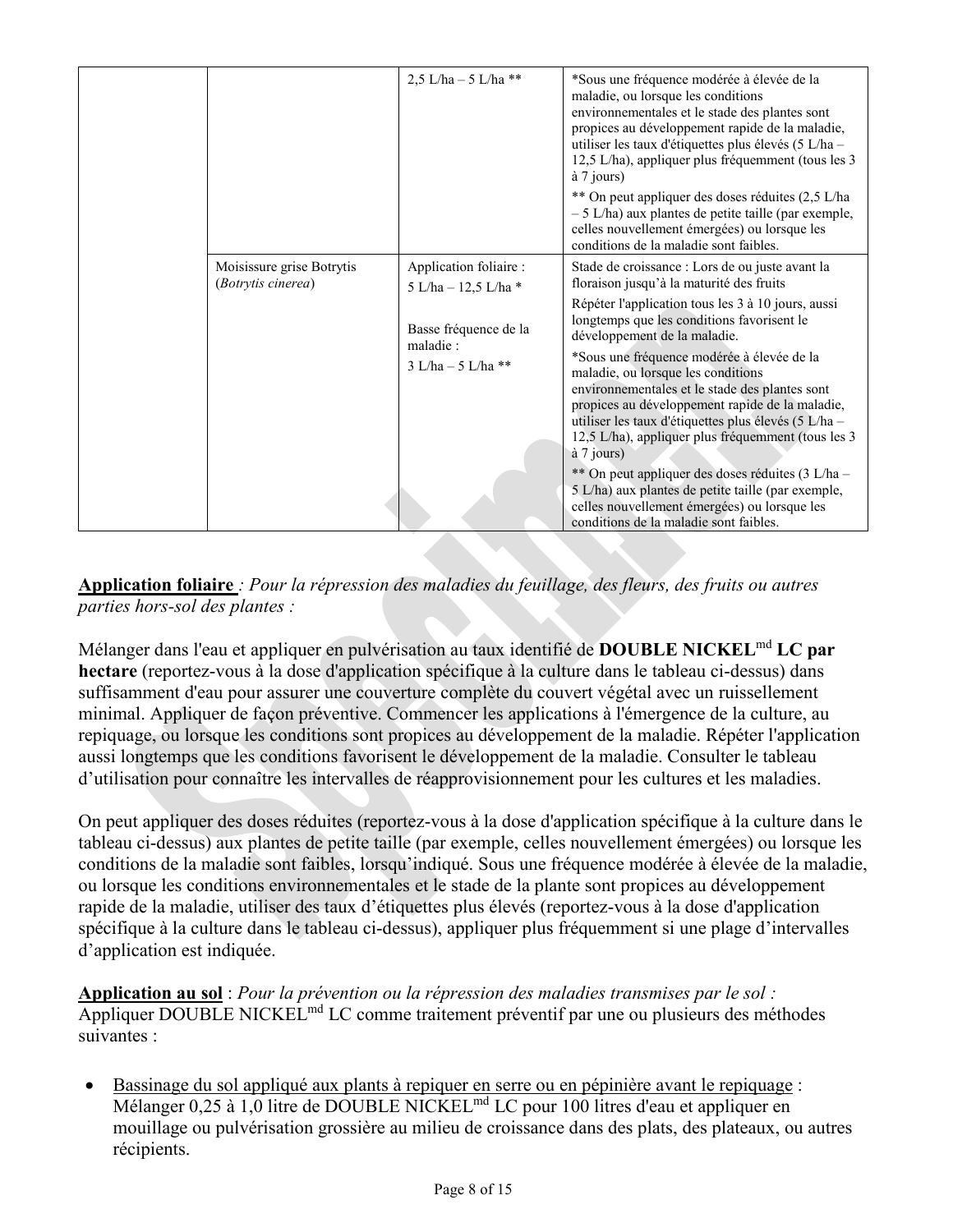- Bassinage du sol dans le champ à la plantation ou au repiquage : Mélanger 0,25 à 1,0 litre de DOUBLE NICKELmd LC pour 100 litres d'eau et appliquer à l'aide d'un injecteur « roue d'eau », buses/tuyaux de pulvérisation, ou une autre méthode pour tremper chaque motte et/ou trou de plantation.
- Bassinage du sol ou de la ligne de semences ou pulvérisation en bandes / par sillons lors de la plantation: Voir la section « Application en bande/par sillons » ci-dessous pour obtenir des instructions supplémentaires.
- Le goutte à goutte (filet) ou tout type d'irrigation par aspersion: Immédiatement avant ou après la plantation ou le repiquage, appliquer DOUBLE NICKEL<sup>md</sup> LC aux plates-bandes au taux identifié (voir le taux d'application spécifique à la culture dans le tableau des modes d'emploi ci-dessus). Voir les instructions de chimigation pour des informations supplémentaires.

Des applications de suivi (après la plantation) peuvent être faites toutes les 2 à 4 semaines, si nécessaire, au taux identifié de DOUBLE NICKEL<sup>md</sup> LC (voir le taux d'application spécifique à la culture dans le tableau des modes d'emploi ci-dessus) par une ou plusieurs des méthodes suivantes :

- Le goutte à goutte (filet) ou tout type d'irrigation par aspersion en tout temps après la plantation ou le repiquage. Voir Instructions sur la chimigation pour plus d'informations.
- Pulvériser directement sur la surface du sol et/ou sur les parties inférieures des plantes. Si la cible est une maladie des racines, suivre immédiatement de suffisamment d'irrigation par aspersion pour permettre au produit d'atteindre la zone racinaire.

On peut appliquer une dose réduite (voir le taux d'application spécifique à la culture dans le tableau des modes d'emploi ci-dessus) aux plantes de petite taille ou lorsque les conditions de la maladie sont faibles. Sous une fréquence modérée à élevée de la maladie, ou lorsque les conditions environnementales et le stade de la plante sont propices au développement rapide de la maladie, utiliser des taux d'étiquettes plus élevés (voir le taux d'application spécifique à la culture dans le tableau des modes d'emploi ci-dessus), appliquer plus fréquemment (chaque 2 semaines).

*Application en bande/par sillons)* : Utiliser le tableau ci-dessous pour déterminer le bon taux d'application de millilitres par 100 m de rang basé sur l'espacement des rangs et le taux souhaité par hectare. Mélanger la quantité requise de DOUBLE NICKEL<sup>md</sup> LC avec de l'eau et appliquer par pulvérisation en bande (10 à 15 cm) de largeur ou le bassinage de la ligne de semence en se centrant sur le sillon de plantation. Appliquer directement sur les semences dans le sillon juste avant qu'elles ne soient recouvertes de terre. Le volume total d'eau nécessaire dépendra de l'équipement d'application utilisé. Consultez votre service-conseil coopératif local si vous avez besoin d'aide à calibrer l'équipement de pulvérisation en bande.

**Taux pour l'application par bande /en sillons :** Trouver le taux d'application désiré (L/ha) de DOUBLE NICKELmd LC dans la colonne de gauche. Lire le long de cette ligne jusqu'au bon écartement des rangs indiqué en haut pour trouver le volume (ml) de DOUBLE NICKEL<sup>md</sup> LC par 100 mètres de rang qui fournira le taux d'application désiré par hectare.

| Taux   | Ecartement entre les rangs (cm) |     |           |     |     |     |     |     |     |     |     |     |     |     |     |
|--------|---------------------------------|-----|-----------|-----|-----|-----|-----|-----|-----|-----|-----|-----|-----|-----|-----|
| (l/ha) | 30                              | 35  | 40        | 45  | 50  | 55  | 60  | 65  | 70  | 75  | 80  | 85  | 90  | 95  | 100 |
| 0,5    | 15                              | 18  | 20        | 23  | 25  | 28  | 30  | 33  | 35  | 38  | 40  | 43  | 45  | 48  | 50  |
| 1,0    | 30                              | 35  | 40        | 45  | 50  | 55  | 60  | 65  | 70  | 75  | 80  | 85  | 90  | 95  | 100 |
| 1,5    | 45                              | 53  | 60        | 68  | 75  | 83  | 90  | 98  | 105 | 113 | 120 | 128 | 135 | 143 | 150 |
| 2,0    | 60                              | 70  | 80        | 90  | 100 | 110 | 120 | 130 | 140 | 150 | 160 | 170 | 180 | 190 | 200 |
| 2,5    | 75                              | 88  | 100       | 113 | 125 | 138 | 150 | 163 | 175 | 188 | 200 | 213 | 225 | 238 | 250 |
| 3,0    | 90                              | 105 | <b>20</b> | 135 | 150 | 165 | 180 | 195 | 210 | 225 | 240 | 255 | 270 | 285 | 300 |
| 3,5    | 105                             | 123 | 140       | 158 | 175 | 193 | 210 | 228 | 245 | 263 | 280 | 298 | 315 | 333 | 350 |
| 4,0    | 120                             | 140 | 160       | 180 | 200 | 220 | 240 | 260 | 280 | 300 | 320 | 340 | 360 | 380 | 400 |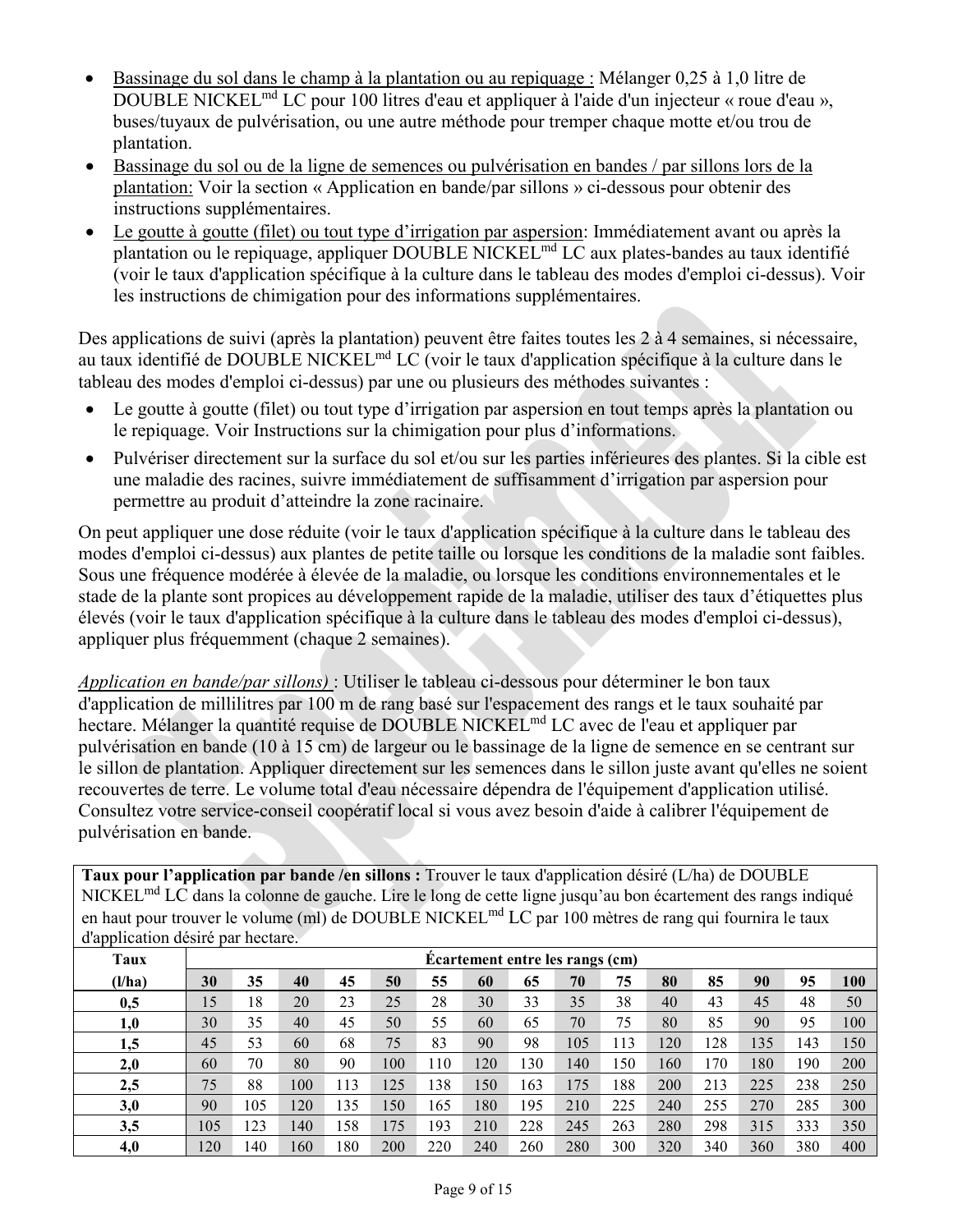| ᠇…  |     | 158 | 80  | 203 | 225 | 248 | 270 | 293 | 315 | 338 | 360 | 383 | 405 | 428 | 450 |
|-----|-----|-----|-----|-----|-----|-----|-----|-----|-----|-----|-----|-----|-----|-----|-----|
| 5,0 | 150 | 175 | 200 | 225 | 250 | 275 | 300 | 325 | 350 | 375 | 400 | 425 | 450 | 475 | 500 |

## **INSTRUCTIONS DE CHIMIGATION**

#### **Informations générales :**

Appliquer ce produit seulement par irrigation au goutte à goutte (filet) (y compris la micro irrigation à travers des tubes spaghetti ou des tubes individuels) ou l'irrigation par aspersion (y compris les microasperseurs ou asperseurs à impulsions, microjets, les pulvérisateurs à rampe surélevée, pistolets, fixe, déplacement latéral, à bout tracté, automoteur à rampe mobile en ligne, pivot central, ou à déplacement manuel, y compris les systèmes de type brumisateur); ou avec un système d'irrigation à main calibré (comme une baguette à main avec injecteur). Ne pas appliquer ce produit avec tout autre type de système d'irrigation.

Une distribution non uniforme du produit peut endommager les cultures ou réduire l'efficacité.

En cas de questions sur le calibrage, s'adresser aux spécialistes provinciaux en vulgarisation, aux fabricants de l'équipement ou à d'autres experts.

Ne pas brancher de système d'irrigation (y compris des systèmes de serre) utilisé pour l'application de pesticides à un réseau public de distribution d'eau, à moins que les dispositifs de sécurité prescrits sur l'étiquette du pesticide pour les réseaux publics de distribution d'eau ne soient en place.

Une personne connaissant bien le système de chimigation et responsable de son utilisation, ou sous la supervision d'une personne responsable, fermera le système et réalisera les réglages nécessaires au besoin.

Un réseau public de distribution d'eau est un réseau d'approvisionnement en eau par canalisation conçu pour la consommation humaine qui a au moins 15 branchements ou qui dessert régulièrement une moyenne d'au moins 25 personnes quotidiennement pendant au moins 60 jours par année.

Les systèmes de chimigation branchés au réseau public de distribution d'eau doivent être munis d'un dispositif antirefoulement pour zone à pression réduite (ZPR) ou d'un autre mécanisme fonctionnel équivalent dans la conduite d'alimentation en amont du point d'introduction des pesticides. Une solution de rechange au système ZPR est le déversement de l'eau du réseau public de distribution dans un réservoir avant l'ajout du pesticide. Il doit y avoir un espace formant un isolant physique complet (couche d'air) d'au moins deux fois le diamètre intérieur du tuyau de remplissage entre la sortie du tuyau et le seuil de débordement du réservoir.

Le tuyau d'injection du pesticide doit être muni d'un clapet antiretour à fermeture rapide, automatique et fonctionnel visant à prévenir le refoulement de produit vers la pompe d'injection.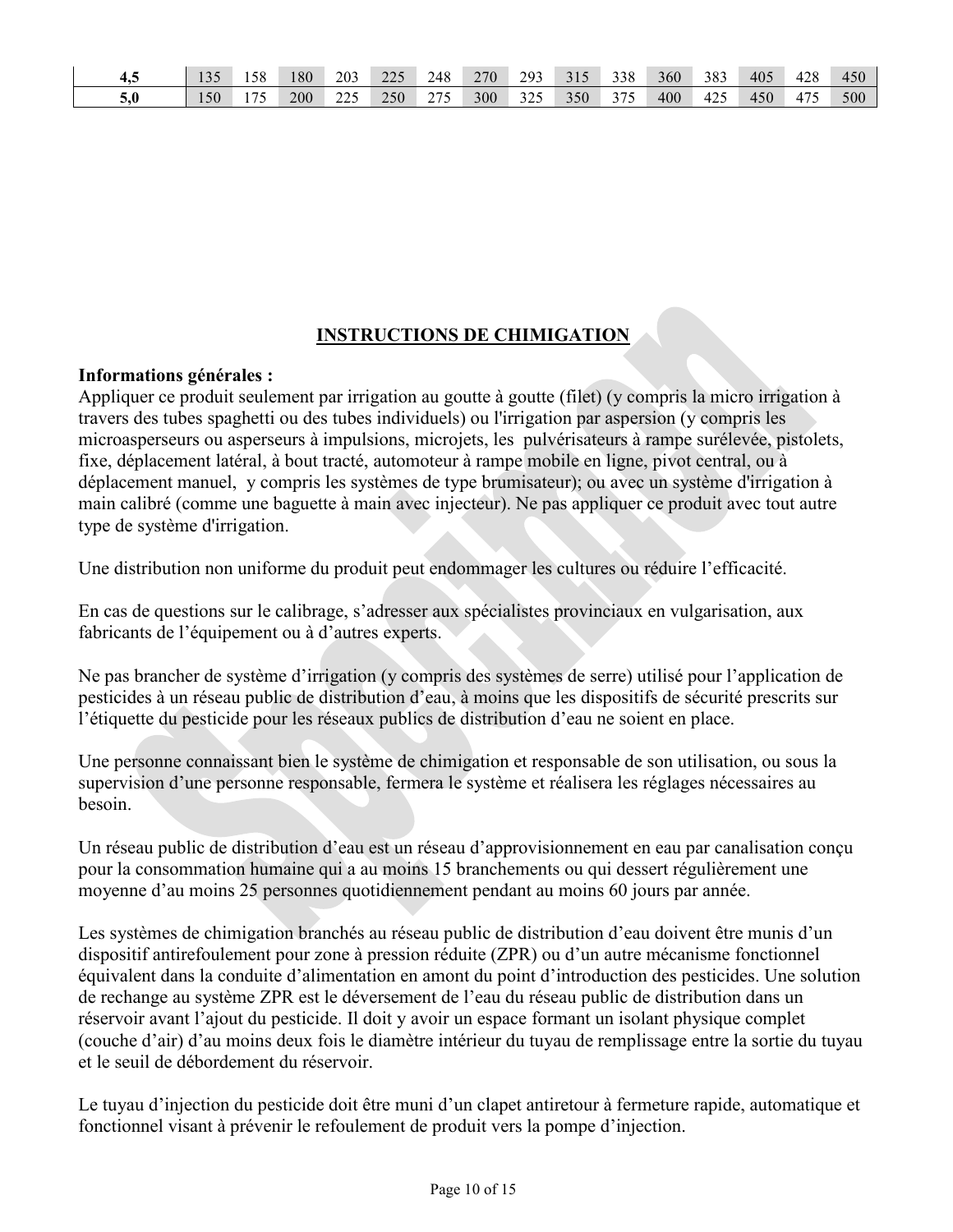Le tuyau d'injection du pesticide doit être également muni d'une électrovanne (de type solénoïde) fonctionnelle, normalement fermée, située au point d'entrée du liquide dans la pompe d'injection, et branchée au mécanisme d'enclenchement. Ainsi, le produit ne pourra pas quitter le réservoir d'alimentation lorsque le système d'irrigation est arrêté (automatiquement ou manuellement).

Le système doit être muni d'un mécanisme d'enclenchement fonctionnel pour que la pompe d'injection du pesticide s'arrête automatiquement lorsque le moteur de la pompe à eau s'arrête ou, s'il n'y a pas de pompe à eau, lorsque la pression de l'eau baisse au point d'influer négativement sur la distribution du pesticide.

Le système doit être muni d'une pompe de dosage, telle une pompe d'injection volumétrique (p. ex. une pompe à membrane), qui soit bien conçue, fabriquée à partir de matériaux compatibles avec les pesticides et adaptable au mécanisme d'enclenchement.

Enlever les dépôts calcaires, les résidus de pesticide ou tout autre corps étranger du réservoir d'alimentation en produits chimiques et du système d'injection. Rincer à l'eau propre. L'utilisation d'un réservoir malpropre, contenant des dépôts calcaires ou des résidus, peut diminuer l'efficacité du produit

## **Chimigation au goutte à goutte (filet) et micro-irrigation :**

- 1. Le système doit être muni d'un clapet antiretour, d'une soupape antivide et d'un tuyau d'écoulement à basse pression, tous fonctionnels. Chacun de ces mécanismes doit être situé au bon endroit le long du tuyau d'irrigation afin de prévenir le refoulement du produit et la contamination de la source d'alimentation en eau.
- 2. Le tuyau d'injection du pesticide doit être muni d'un clapet antiretour à fermeture rapide, automatique et fonctionnel, visant à prévenir le refoulement de produit vers la pompe d'injection.
- 3. Le tuyau d'injection du pesticide doit être également muni d'une électrovanne (de type solénoïde) fonctionnelle, normalement fermée, située au point d'entrée du liquide dans la pompe d'injection, et branchée au mécanisme d'enclenchement. Ainsi, le produit ne pourra pas quitter le réservoir d'alimentation lorsqu'on arrêtera le système d'irrigation (automatiquement ou manuellement).
- 4. Le système doit être muni d'un mécanisme d'enclenchement fonctionnel pour que la pompe d'injection du pesticide s'arrête automatiquement lorsque le moteur de la pompe à eau s'arrête.
- 5. Le tuyau d'irrigation ou la pompe à eau doivent être munis d'un manostat qui interrompt le moteur de la pompe à eau lorsque la pression de l'eau baisse au point d'influer négativement sur la distribution du pesticide.
- 6. Le système doit être muni d'une pompe de dosage, telle une pompe d'injection volumétrique (p. ex. une pompe à membrane), qui soit bien conçue, fabriquée à partir de matériaux compatibles avec les pesticides et adaptable au mécanisme d'enclenchement.
- 7. Diluer le produit dans l'eau selon les instructions de mélange sur l'étiquette. Il peut être prémélangé dans un réservoir d'alimentation avec de l'eau, des engrais ou d'autres produits chimiques agricoles appropriés pour le mélange en réservoir. L'agitation est nécessaire. Appliquer sur des sols modérément humides. Utilisez des volumes qui mouilleront bien le sol mais qui ne causent pas de ruissellements importants ou de suintements excessifs des pots. L'application doit être continue avec suffisamment d'eau pour appliquer la dose identifiée uniformément sur l'ensemble de la zone traitée.

Dans certains cas, le mélange en cuve d'un produit antiparasitaire avec un autre produit antiparasitaire ou un engrais peut réduire l'activité biologique y compris l'efficacité, ou alors accroître l'activité biologique et provoquer des dommages à la plante hôte. L'utilisateur devrait communiquer avec Certis USA, LLC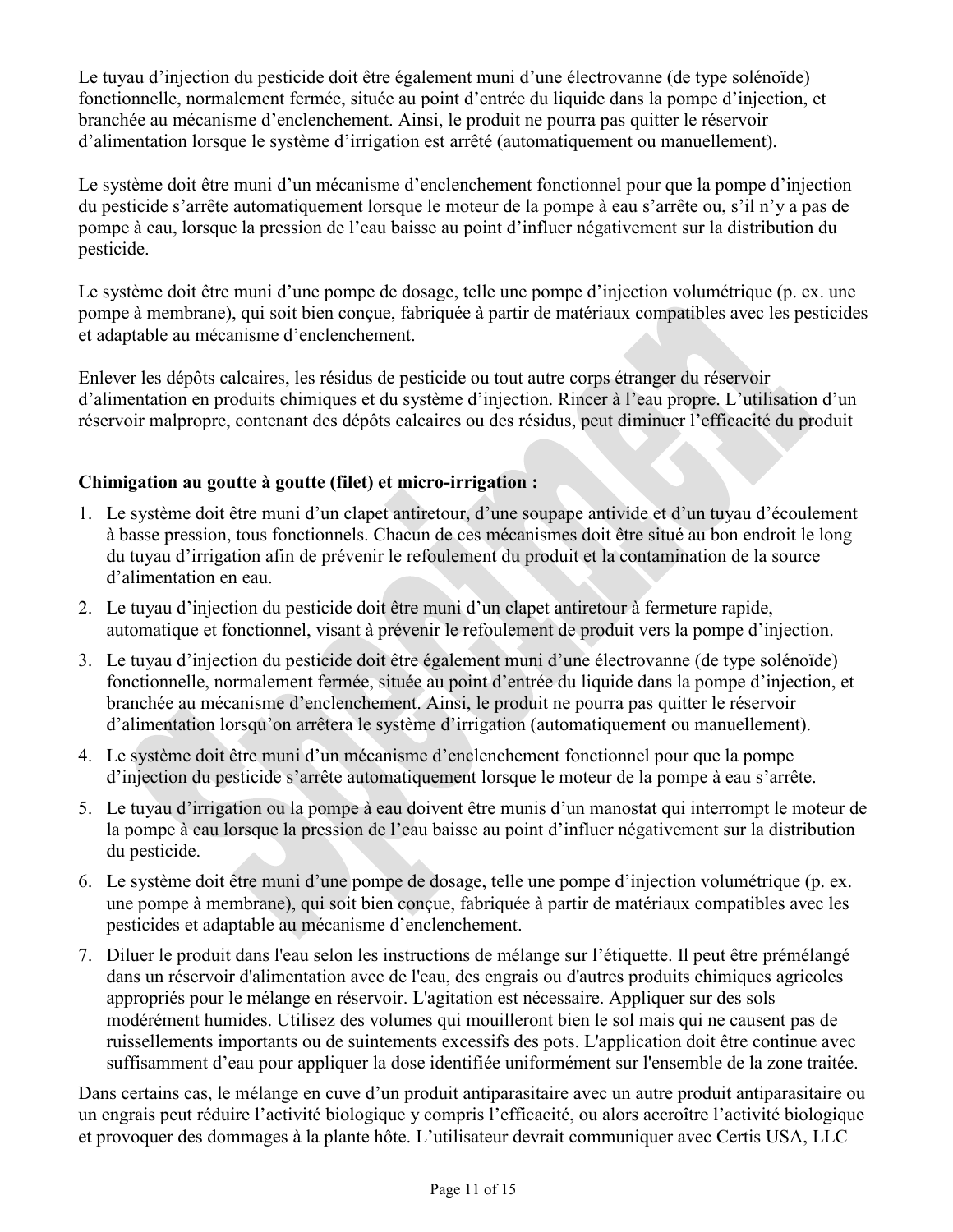au 1-800-847-5620 pour demander des renseignements avant de mélanger tout pesticide ou engrais qui n'est pas recommandé spécifiquement sur cette étiquette.

#### **Chimigation par aspersion :**

- 1. Le système doit être muni d'un clapet antiretour, d'une soupape antivide et d'un tuyau d'écoulement à basse pression, tous fonctionnels. Chacun de ces mécanismes doit être situé au bon endroit le long du tuyau d'irrigation afin de prévenir le refoulement du produit, causant ainsi la contamination de la source d'alimentation en eau.
- 2. Le tuyau d'injection du pesticide doit être muni d'un clapet antiretour à fermeture rapide, automatique et fonctionnel, visant à prévenir le refoulement de produit vers la pompe d'injection.
- 3. Le tuyau d'injection du pesticide doit être également muni d'une électrovanne (de type solénoïde) fonctionnelle, normalement fermée, située au point d'entrée du liquide dans la pompe d'injection, et branchée au mécanisme d'enclenchement. Ainsi, le produit ne pourra pas quitter le réservoir d'alimentation lorsque le système d'irrigation est arrêté (automatiquement ou manuellement).
- 4. Le système doit être muni d'un mécanisme d'enclenchement fonctionnel pour que la pompe d'injection du pesticide s'arrête automatiquement lorsque le moteur de la pompe à eau s'arrête.
- 5. Le tuyau d'irrigation ou la pompe à eau doivent être munis d'un manostat qui interrompt le moteur de la pompe à eau lorsque la pression de l'eau baisse au point d'influer négativement sur la distribution du pesticide.
- 6. Le système doit être muni d'une pompe de dosage, telle une pompe d'injection volumétrique (p. ex. une pompe à membrane), qui soit bien conçue, fabriquée à partir de matériaux compatibles avec les pesticides et adaptable au mécanisme d'enclenchement.
- 7. Diluer le produit dans l'eau selon les instructions de mélange sur l'étiquette. Il peut être prémélangé dans un réservoir d'alimentation avec de l'eau, des engrais ou d'autres produits chimiques agricoles appropriés pour le mélange en réservoir. L'agitation est nécessaire. Appliquer sur des sols modérément humides. Utilisez des volumes qui mouilleront bien le sol mais qui ne causent pas de ruissellements importants ou de suintements excessifs des pots. L'application doit être continue avec suffisamment d'eau pour appliquer la dose identifiée uniformément sur l'ensemble de la zone traitée.

Dans certains cas, le mélange en cuve d'un produit antiparasitaire avec un autre produit antiparasitaire ou un engrais peut réduire l'activité biologique y compris l'efficacité, ou alors accroître l'activité biologique et provoquer des dommages à la plante hôte. L'utilisateur devrait communiquer avec Certis USA, LLC au 1-800-847-5620 pour demander des renseignements avant de mélanger tout pesticide ou engrais qui n'est pas recommandé spécifiquement sur cette étiquette.

- 8. Ne pas appliquer lorsque la vitesse du vent cause une distribution non uniforme ou risque de faire dériver le produit au-delà de la zone de traitement prévue.
- 9. Ne pas appliquer par chimigation si la zone à traiter est à moins de 100 mètres d'une zone résidentielle ou d'un parc.

#### **MISES EN GRADE:**

GARDER HORS DE LA PORTÉE DES ENFANTS. Peut entraîner une sensibilisation. Éviter de respirer la brume de pulvérisation. Éviter tout contact avec la peau, les yeux ou les vêtements.

Porter une chemise à manches longues et un pantalon long, des chaussures et des chaussettes, des gants imperméables, ainsi qu'un respirateur ou masque approuvé par la NIOSH doté d'un filtre N-95, P-95 ou R-95 lors du mélange, du chargement ou de l'application du produit, ainsi que pendant les activités de nettoyage ou de réparation. Bien se laver avec de l'eau et du savon après avoir manipulé ce produit. Enlever les vêtements contaminés et suivre les directives du fabricant pour le nettoyage et l'entretien de l'équipement de protection individuelle (EPI) avant de les réutiliser. À défaut de directives précises pour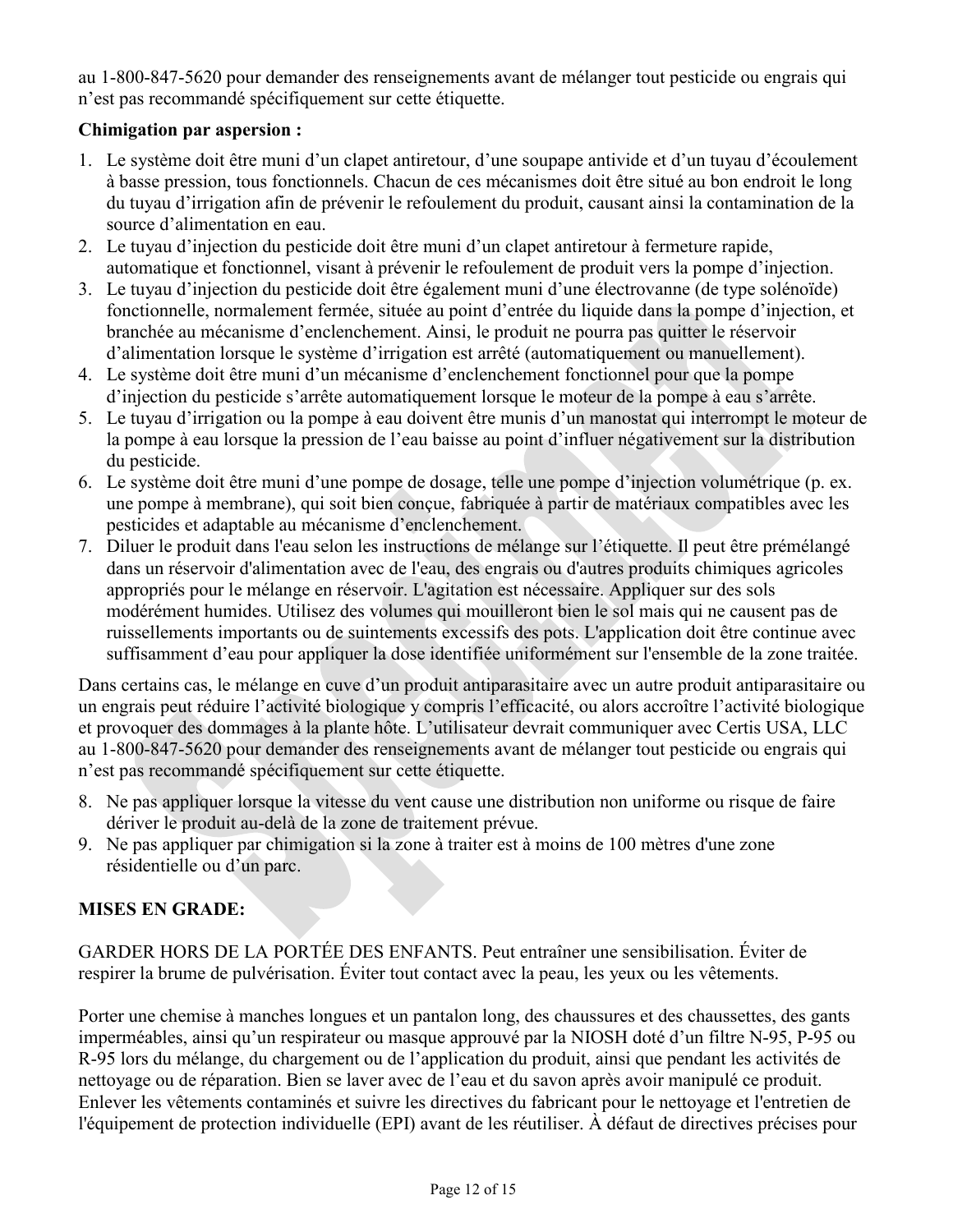le matériel EPI lavable, utiliser un détergent et de l'eau chaude. Laver et ranger l'EPI séparément des autres vêtements.

Appliquer seulement lorsque le potentiel de dérive vers des zones d'habitation humaine ou domaines d'activité humaine, comme les maisons, chalets, écoles et aires de loisirs est minime. Prendre en considération la vitesse du vent, la direction du vent, les inversions de température, l'équipement d'application et les réglages du pulvérisateur.

Garder les personnes non protégées éloignées des zones traitées jusqu'à ce que le produit ait séché.

## DÉLAI D'ATTENTE AVANT RÉCOLTE (DAAR) :

Double Nickel TM LC peut être appliqué jusqu'au jour de la récolte, à l'exception de l'application foliaire sur le cannabis ou le chanvre, qui devrait durer de 3 à 4 semaines.

## **PREMIERS SOINS:**

*EN CAS DE CONTACT AVECLA PEAU OU LES VÊTEMENTS* : Enlever tous les vêtements contaminés. Rincer immédiatement la peau à grande eau pendant 15 à 20 minutes. Appeler un centre antipoison ou un médecin pour obtenir des conseils sur le traitement.

*EN CAS D'INGESTION :* Appeler un centre antipoison ou un médecin immédiatement pour obtenir des conseils sur le traitement. Faire boire un verre d'eau à petites gorgées si la personne empoisonnée est capable d'avaler. Ne pas faire vomir à moins d'avoir reçu le conseil de procéder ainsi par le centre antipoison ou le médecin. Ne rien administrer par la bouche à une personne inconsciente.

*EN CAS DE CONTACT AVEC LES YEUX* : Garder les paupières écartées et rincer doucement et lentement avec de l'eau pendant 15 à 20 minutes. Le cas échéant, retirer les lentilles cornéennes au bout de 5 minutes et continuer de rincer l'œil. Appeler un centre antipoison ou un médecin pour obtenir des conseils sur le traitement.

*EN CAS D'INHALATION* : Déplacer la personne vers une source d'air frais. Si la personne ne respire pas, appeler le 911 ou une ambulance, puis pratiquer la respiration artificielle, de préférence le bouche-àbouche, si possible. Appeler un centre antipoison ou un médecin pour obtenir des conseils sur le traitement.

Emporter le contenant, l'étiquette ou prendre note du nom du produit et de son numéro d'homologation lorsqu'on cherche à obtenir une aide médicale.

Numéro de service d'assistance téléphonique : 1-800-255-3924 pour plus d'informations

## **RENSEIGNEMENTS TOXICOLOGIQUES :**

Traiter les symptômes.

## **MISES EN GARDE ENVIRONNEMENTALES :**

Pour réduire le ruissellement des zones traitées vers les habitats aquatiques, éviter d'appliquer lorsque des averses abondantes sont prévues. La contamination des zones aquatiques par suite d'un ruissellement peut être réduite en prévoyant une bande de végétation entre la zone traitée et le bord du plan d'eau. Pour obtenir des conseils contacter l'organisme de réglementation provincial.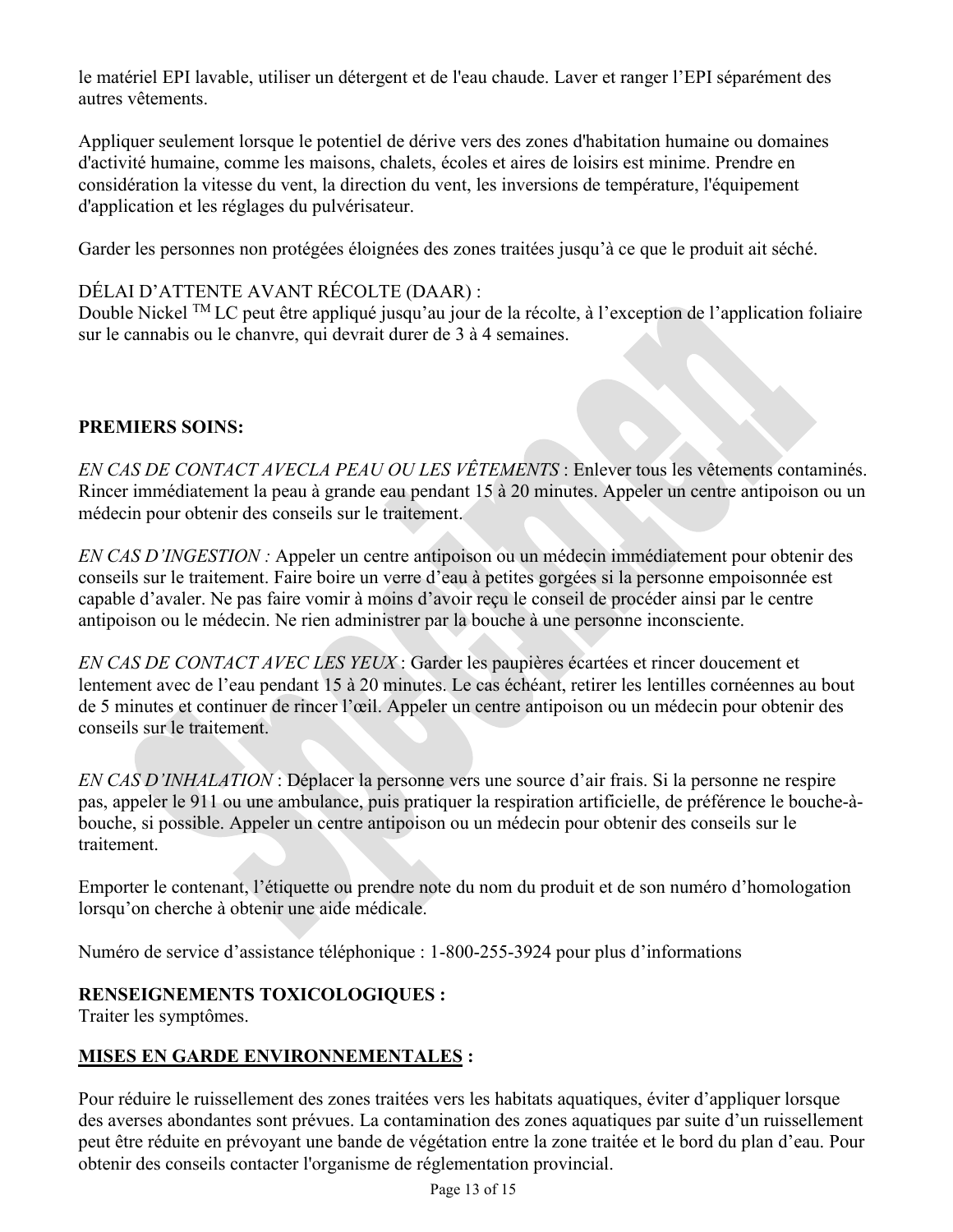## **RECOMMANDATIONS SUR LA GESTION DE LA RÉSISTANCE**

Aux fins de la gestion de la résistance, DOUBLE NICKEL<sup>md</sup> LC contient un fongicide / bactéricide appartenant au groupe BM 02. Toute population de champignons / bactéries peut renfermer des individus naturellement résistants à DOUBLE NICKEL<sup>md</sup> LC et à d'autres fongicides ou bactéricides du groupe BM 02. Il peut se produire une perte progressive ou complète d'efficacité lorsque ces fongicides ou bactéricides sont appliqués à répétition sur les mêmes champs. Il peut également exister d'autres mécanismes de résistance sans lien avec le site d'action, mais qui sont spécifiques à des composés chimiques, comme un métabolisme accru. Il est recommandé de suivre des stratégies appropriées de gestion de la résistance.

Pour retarder l'acquisition d'une résistance aux fongicides ou aux bactéricides :

- Dans la mesure du possible, alterner le DOUBLE NICKEL<sup>md</sup> LC ou d'autres fongicides ou bactéricides du même groupe BM 02 avec des produits qui appartiennent à d'autres groupes et qui éliminent les mêmes organismes pathogènes.
- Utiliser, si cet emploi est permis, des mélanges en cuve contenant des fongicides ou des bactéricides qui appartiennent à un groupe différent et qui sont efficaces contre les pathogènes ciblés.
- Utiliser les fongicides ou les bactéricides dans le cadre d'un programme de lutte intégrée contre les maladies qui privilégie les inspections sur le terrain, la consultation de données antérieures sur l'utilisation des pesticides et la rotation des cultures, et qui prévoit l'acquisition d'une résistance chez les plantes hôtes, les répercussions des conditions environnementales sur l'apparition des maladies, les seuils déclencheurs de maladie de même que l'intégration de pratiques culturales ou biologiques ou d'autres formes de lutte chimique.
- Le cas échéant, utiliser des modèles de prévision des maladies afin d'appliquer les fongicides ou les bactéricides au moment propice.
- Surveiller les populations fongiques ou bactériennes traitées pour y déceler les signes éventuels de l'acquisition d'une résistance. Informer Certis USA L.L.C. en présence d'une baisse possible de sensibilité à DOUBLE NICKEL<sup>md</sup> LC chez l'agent pathogène. Lorsque la maladie continue de progresser après le traitement avec ce produit, ne pas augmenter la dose d'application. Cesser d'employer le produit et opter, si possible, pour un autre (fongicide ou bactéricide) ayant un site d'action différent.
- Communiquer avec les spécialistes ou les conseillers agricoles certifiés de la région pour obtenir des recommandations supplémentaires sur une culture ou un agent pathogène précis pour ce qui est de la gestion de la résistance aux pesticides et de la lutte intégrée.
- Pour obtenir davantage d'information ou pour signaler des cas possibles de résistance, communiquer avec Certis USA L.L.C. au 1-800-847-5620.

## **ENTREPOSAGE :**

Entreposer le produit inutilisé dans le contenant d'origine, loin des enfants et des rayons directs du soleil, à 4-25 °C jusqu'à deux an. NE PAS contaminer l'alimentation humaine/animale lors de l'entreposage de ce produit.

## **ÉLIMINATION :**

Ne pas utiliser ce contenant à d'autres fins. Il s'agit d'un contenant recyclable qui doit être éliminé à un point de collecte des contenants. S'enquérir auprès de son distributeur ou de son détaillant ou encore